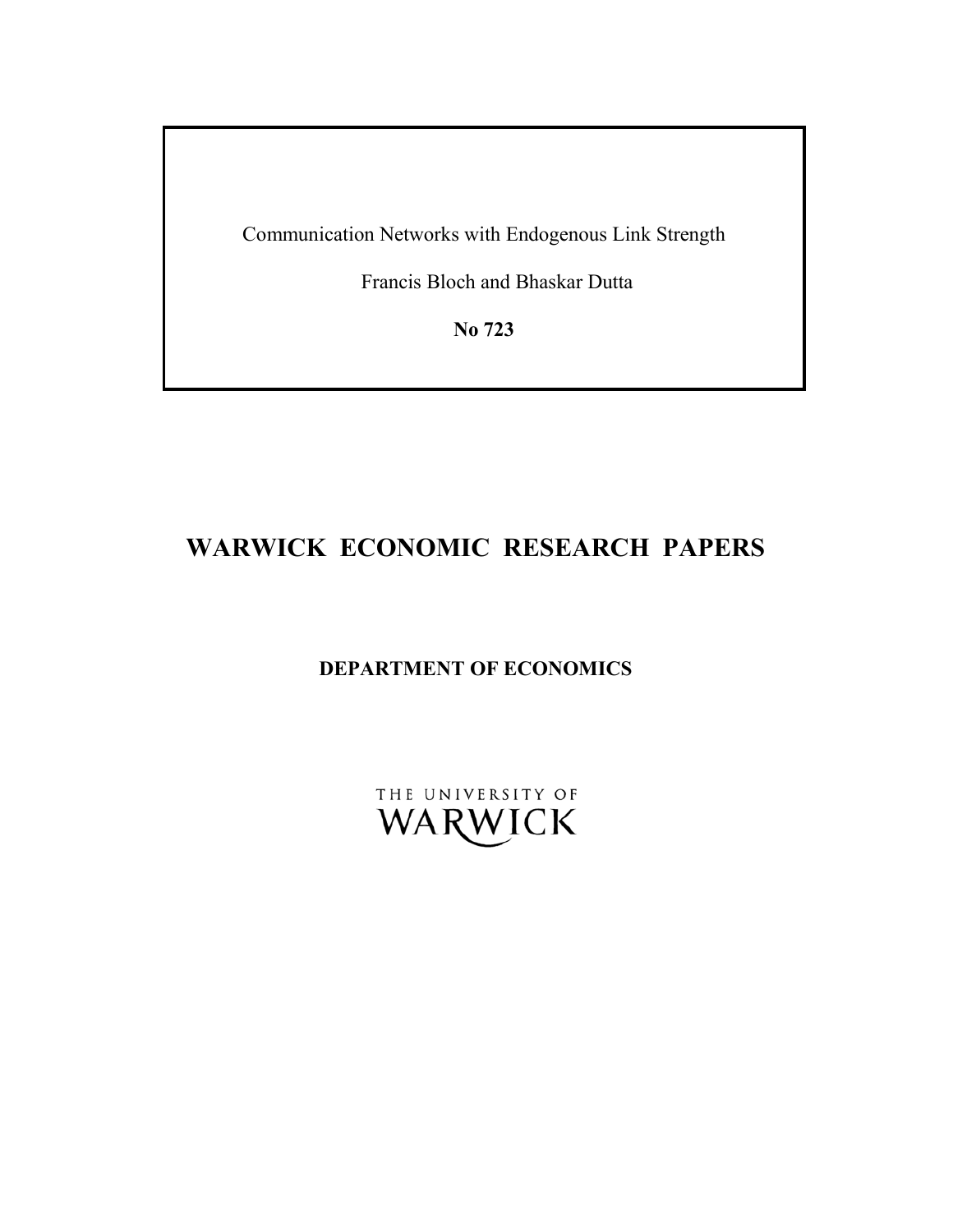# Communication Networks with Endogeneous Link Strength<sup>\*</sup>

Francis Bloch, Bhaskar Dutta<sup>†</sup>

April 1, 2005

#### Abstract

This paper analyzes the formation of communication networks when players choose endogenously their investment on communication links. We consider two alternative definitions of network reliability; product reliability, where the decay of information depends on the product of the strength of communication links, and min reliability where the speed of connection is affected by the weakest communication link. When investments are separable, the architecture of the efficient network depends crucially on the shape of the transformation function linking investments to the quality of communication links. With increasing marginal returns to investment, the efficient network is a star; with decreasing marginal returns, the conflict between maximization of direct and indirect benefits prevents a complete characterization of efficient networks. However, with min reliability, the efficient network must be a tree. Furthermore, in the particular case of linear transformation functions, in an efficient network, all links must have equal strength. When investments are perfect complements, the results change drastically: under product reliability, the efficient network must contain a cycle, and is in fact a circle for small societies. With min reliability, the efficient network is either a circle or a line.

<sup>\*</sup>We thank C.Blackorby and M. Jackson for helpful discussions. We have benefited from the comments of participants in seminars and conferences at Guanajuato...

<sup>&</sup>lt;sup>†</sup>Bloch is at GREQAM, Universite d'Aix-Marseille, 2 rue de Charite, 13002 Marseille, France. Dutta is in the Department of Economics, University of Warwick, Coventry CV4 7AL, England.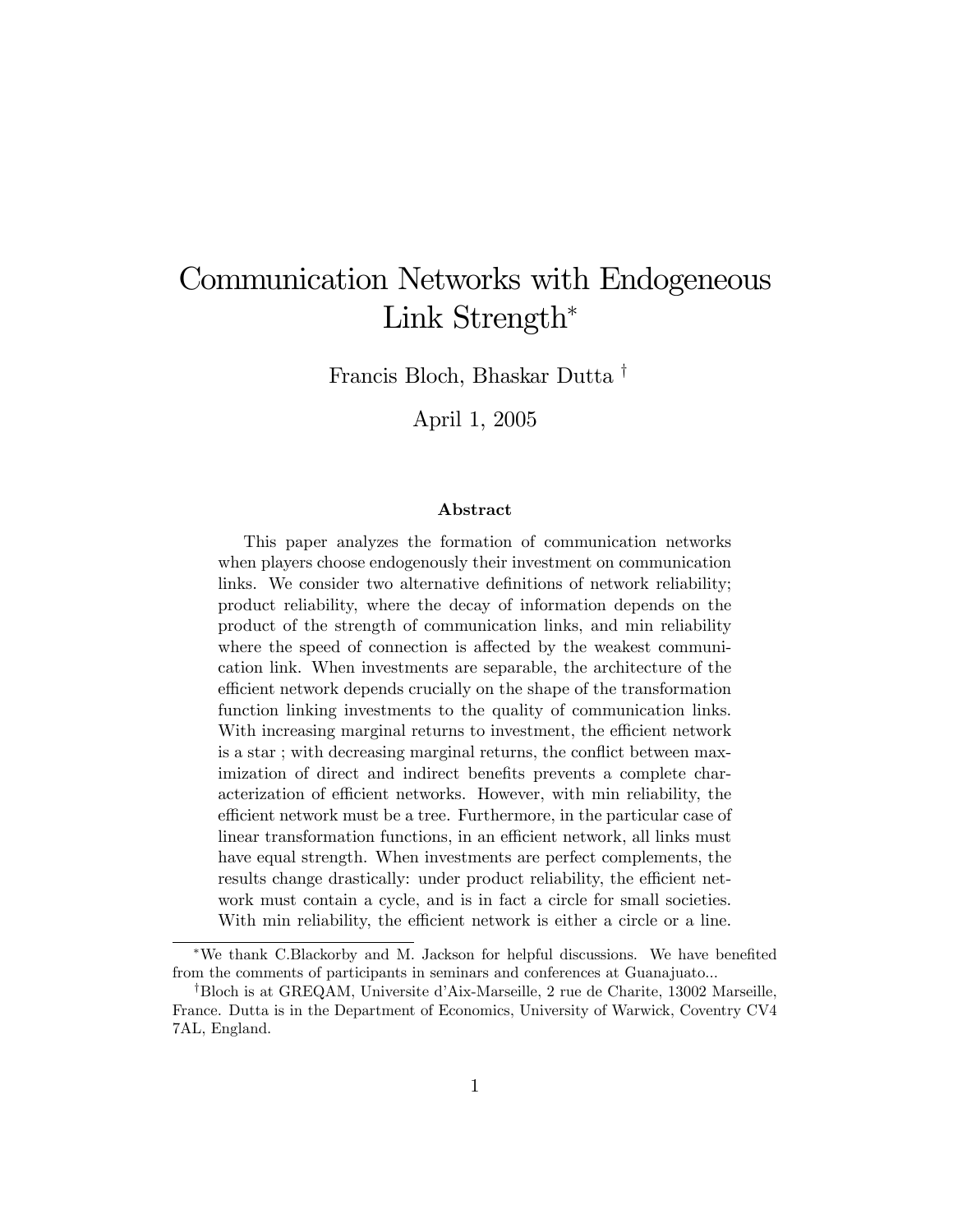As in classical models of network formation, efficient networks may not be supported by private invesment decisions. We provide examples to show that the star may not be stable when the transformation functions is strictly convex. We also note that with perfect substitutes and perfect complements (when the efficient network displays a very symmetric structure), the efficient network can indeed be supported by private investments when the society is large.

JEL Classification Numbers: D85, C70 Keywords: communication networks, network reliability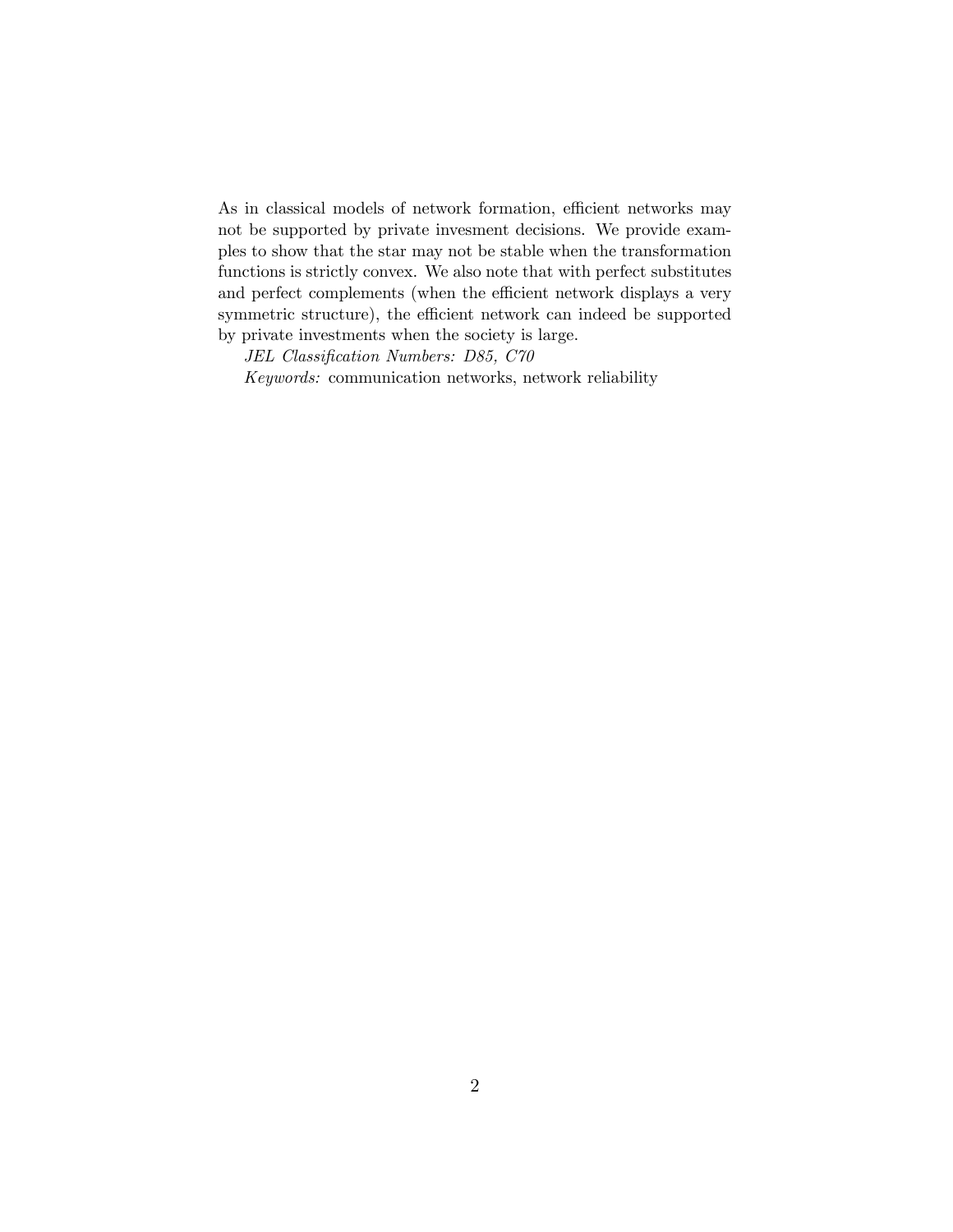# 1 Introduction

Networks play a fundamental role in the diffusion of information. Both formal communication networks (like the telephone and the internet) and informal social networks are extensively used to transmit information about job opportunities, technological innovations, new ideas, social and cultural events.<sup>1</sup> In recent years, economists have studied how networks are formed by selfinterested agents, paying particular attention to communication networks  $(Bala \text{ and } Goyal \text{ (2000a) and Jackson and Wolinsky (1996)$ <sup>'s</sup> connections model). For the most part, this literature assumes that all communication links have the same quality. However, the strength of links in actual communication networks varies widely. In formal communication networks, the reliability of a communication link depends on the physical characteristics of the connection, which varies across the network. In informal social networks, the strength of a social link depends on the frequency and the length of social interactions which also display a wide variation across a given network. In this paper, our objective is to extend the analysis of the formation of formal and informal communication networks by allowing agents to choose endogenously the strength of communication links.<sup>2</sup>

In communication networks, agents derive a positive utility from the agents to whom they are connected.<sup>3</sup> When communication links have a fixed value, agents incur a fixed cost per link, and the formation of communication networks results from the trade-off between connection benefits and the Öxed cost of communication links. Bala and Goyal (2000a) and Jackson and Wolinsky (1996) characterize stable and efficient networks as a function of the Öxed cost. Interestingly, social and private incentives are not necessarily aligned, and there exist values of the fixed cost for which stable and efficient networks differ.

In this paper, we take a very different perspective on the cost of link

<sup>&</sup>lt;sup>1</sup>The use of social networks in job referrals has been studied, a mong others, by Granovetter (1974), Boorman (1975), Montgomery (1991), Calvo-Armengol and Jackson  $(1994)$ . A classic reference on the role of social networks in the diffusion of innovation is Coleman, Katz and Menzel (1966).

<sup>&</sup>lt;sup>2</sup>See Goyal(2004), which emphasizes the importance of studying networks where the srength of links can be chosen endogenously.

<sup>3</sup>For most of their analysis, Bala and Goyal (2000a) suppose that every connection (direct or indirect) provides the same benefits. Jackson and Wolinsky (1996) assume that the benefit of a connection is inversely related to the shortest distance between agents in the network.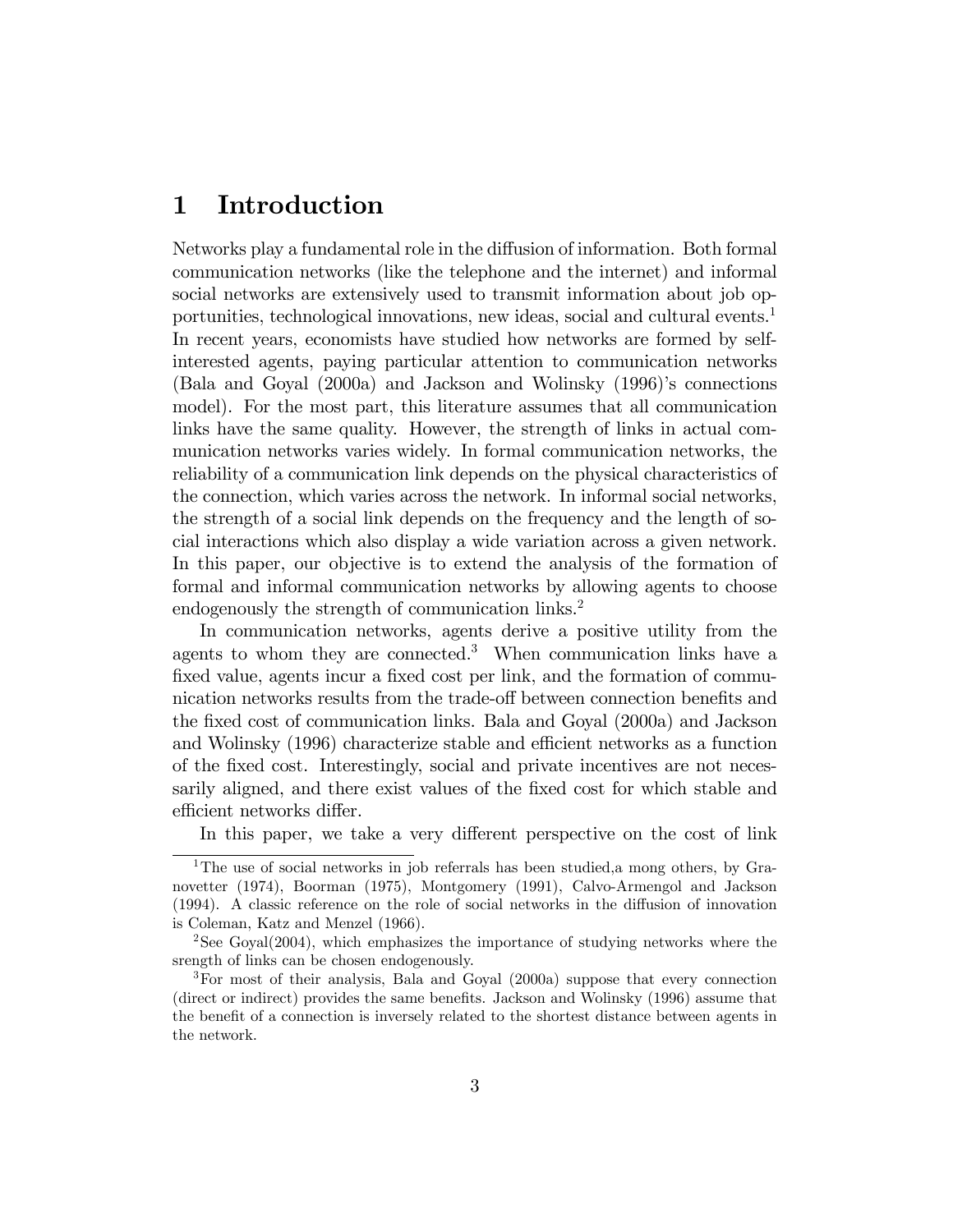formation. We suppose that agents are endowed with a fixed endowment  $X$  that they allocate across different connections. In formal communication networks, X should be interpreted as a total budget that the agent can invest on communication links ; in informal social networks,  $X$  represents the fixed amount of time that an agent can spend on different social links. The strength of a communication link is an increasing function of the investments of the two parties, and is normalized to lie in the interval  $[0, 1]$ . In this setting, agents face the following choice: they can either spend their endowment on a small number of strong links, or on a large number of weak links.

In most of the analysis, we assume that investments are separable, so that every agent can unilaterally contribute to the formation of the communication link.<sup>4</sup> A special case of this formulation is the perfect substitutes case where the quality of a link is the sum of individual investments. In general, we distinguish between two situations: either the quality of a link is a convex transformation or a concave transformation of the investment. Convex transformations correspond to situations where the marginal returns to investments in physical communication links or social links are increasing ; concave transformations to the case where marginal returns are decreasing. In our view, there is no reason to select one of the two alternatives, and both situations are likely to arise in different settings. At the end of the paper, we contrast the case of separable investments with the case of perfect complements. When investments are perfect complements, as in Jackson and Wolinsky (1996), both agents must contribute to the formation of a communication link, and the quality of the link depends on the minimal contribution of the two agents.

Once the strength of communication links is computed, we can specify the utility that agents derive from the communication network. When two agents are connected in the network, we compute the reliability of all paths connecting the two agents, and assume that they will communicate through the path of maximal reliability. We consider two alternative definitions of path reliability, corresponding to two different notions of reliability of communication links. In the product reliability model, the reliability of a path is given by the product of the strength of communication links along the path. This specification seems adequate to describe communication in social networks, where the diffusion of information depends on the strength of so-

<sup>&</sup>lt;sup>4</sup>In this sense, the model is close to Bala and Goyal (2000a) who also assume that a bilateral link can be formed by a single agent.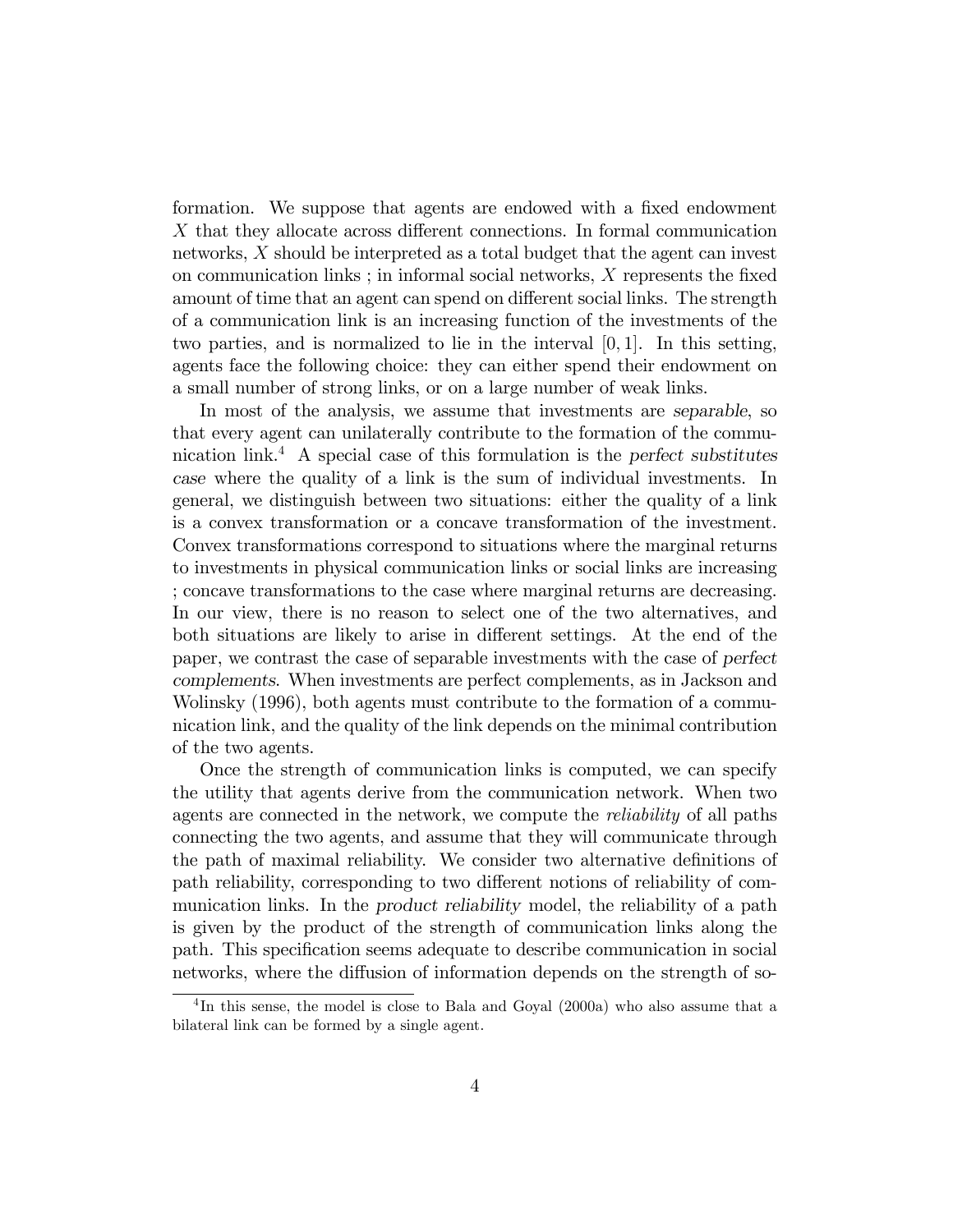cial links (the frequency and length of social interactions), and the value of a communication path is a function of the strength of all social links along the path. In the min reliability model, the reliability of a path is given by the strength of the weakest link along the path. This model corresponds to some formal communication networks (like the internet) where the speed of a connection between two agents depends on the bottleneck of the network, and hence the value of a connection path is a function of the weakest link along the path. $5$ 

The utility that one agent gets from another is simply the reliability of the optimal path connecting the two agents. Notice that if the two agents are directly connected to one another, then the optimal path may be the shortest path - namely the one consisting of the direct link. In this case, we will say that the agents derive *direct* benefits fron one another. If two connected agents do not serve direct benefits from one another, then we will say that they obtain *indirect* benefits.

The main results of our analysis concern the characterization of strongly efficient networks, which maximize the sum of utilities of all agents. With separable investments, we point out a crucial difference between the cases of increasing and decreasing marginal returns. With increasing returns, direct benefits are maximized when all agents concentrate their investment on a single link. This concentration of investments results in very strong links and points towards efficient network architectures which are minimally connected. We obtain a complete characterization of efficient networks when the transformation function is convex. In the product reliability model, where the length of indirect connections matters, the efficient network architecture is a star which minimizes the distance between agents. In the min reliability model, where distance is irrelevant, different network architectures can be supported as efficient networks, but in all of them, all agents but one concentrate their investment on a single link. In the particular case of perfect

 $5$ The difference between the product reliability and min reliability models can also be interpreted in terms of decay of information. In the product reliability model, messages are transformed along the communication network (parts of the messages can be lost, or changed), and the rate of transformation depends on the quality of the communication link. The total decay of information can thus be computed as the product of the decay along all communication links. In the min reliability model, there is no decay of information and the only issue is the speed of connection. The strength of a link is an index of the capacity of that link, and the speed of a connection only depends on the minimal capacity in the network.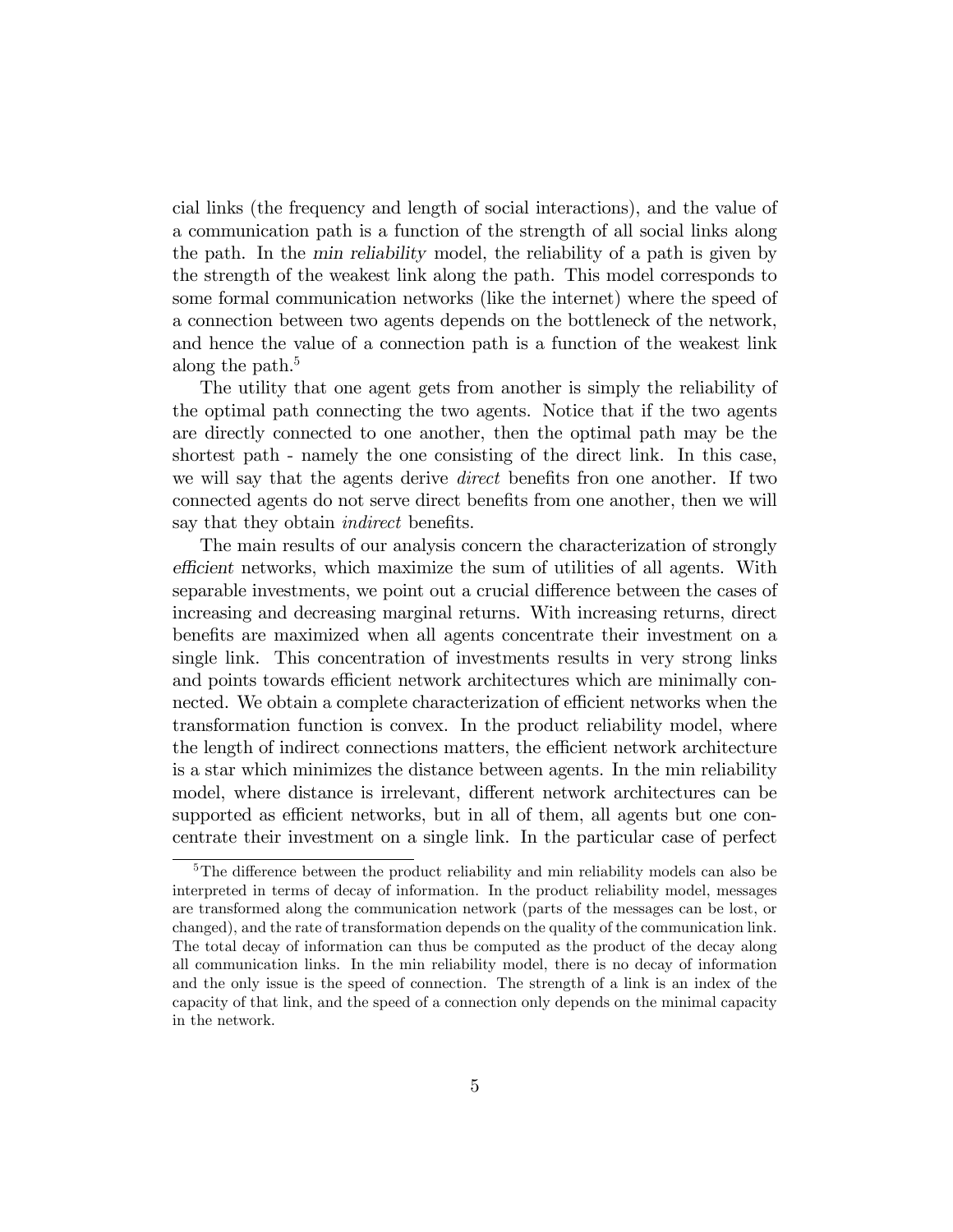substitutes, we furthermore show that all links must have equal strength, so that the hub of the star distributes equally its investment on all peripheral agents in the product reliability model, and any tree with links of equal strength can be supported as an efficient network in the min reliability model.

When returns to investment are decreasing, there is a conflict between the maximization of direct and indirect benefits The conflict arises because direct benefits are maximized when all agents distribute their investments on links with all other players, resulting in very weak communication links. Notice that in a complete graph where all links have the same strength, there are no indirect benefits at all. In general, weak communication links make indirect connections very poor, and the total value of the network depends on a complex trade-off between the strength of direct links and the value of indirect connections. In the product reliability model, we construct an example to show that different network architectures (including the complete network) can be efficient. In the min reliability model, efficient networks must be minimally connected, and we prove that the star is never efficient when the transformation function is strictly concave.

When investments are perfect complements, we obtain very different results. In the product reliability model, we show that trees cannot be efficient, and that the circle is efficient for small numbers of agents. However, an example shows that the efficient architecture is much more complex than the circle for larger numbers of agents. In the min-reliability case, the efficient architecture is either the circle or the line, which maximize the strengths of links in the network.

In the cases where we obtain a full characterization of efficient networks, we also investigate whether efficient networks can be supported by individual choices of agents, considering both the notion of Nash stability (Nash equilibria of a noncooperative game of link formation), and a version of the notion of pairwise stability introduced by Jackson and Wolinsky (1996). The tension between efficiency and stability noted in models with fixed quality of links also appears when agents choose the strength of links. We show that efficient networks may fail to be stable, except in two notable cases: perfect substitutes and perfect complements with min reliability. In these cases, the efficient network is perfectly symmetric, and any reallocation of investments results in asymmetric links which necessarily reduce the value of the weakest link in the network.

#### Related Work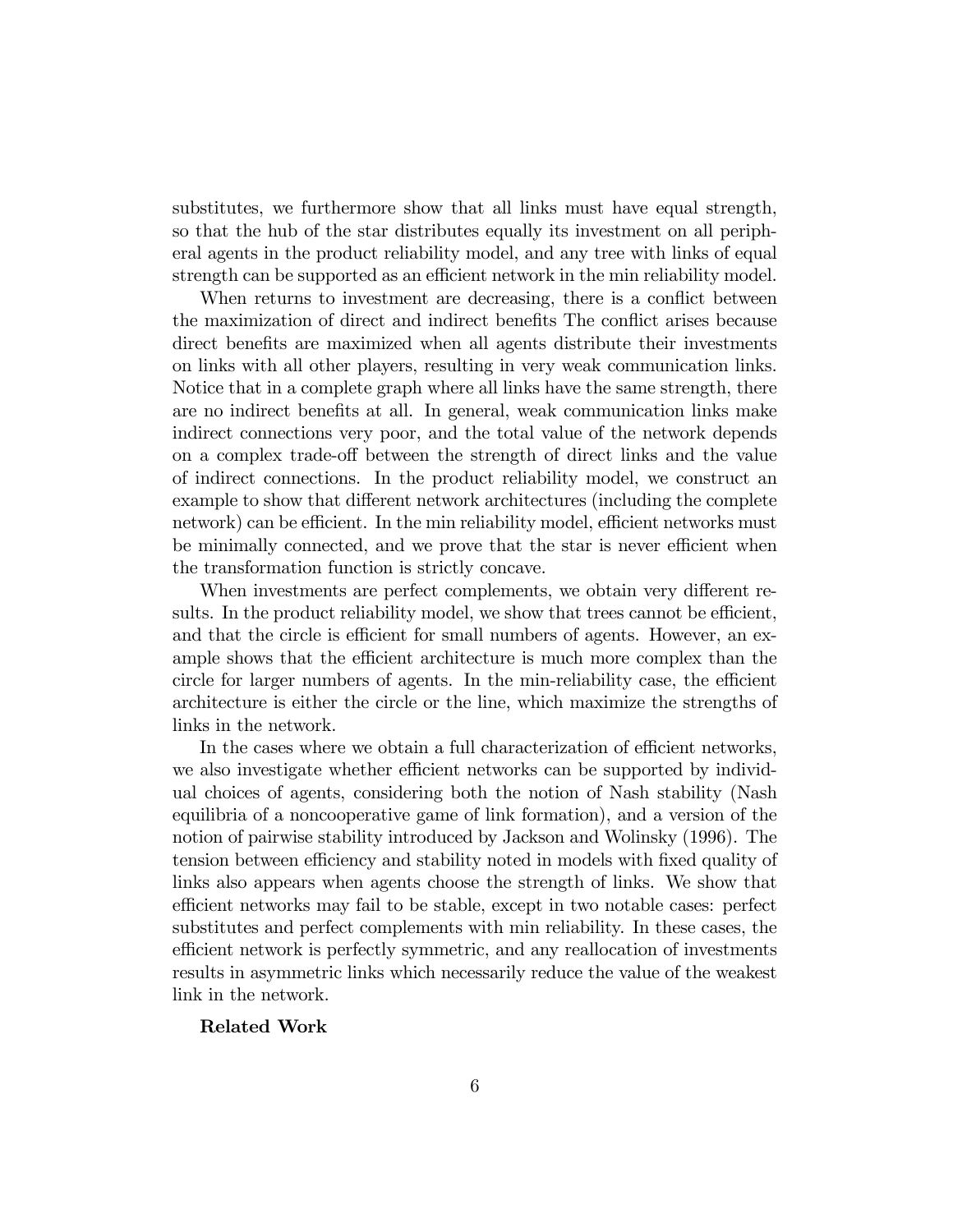We consider our analysis as a first step in the study of network formation with weighted links. In recent years, other studies have looked at networks with links of varying strength, and we now relate our contribution to these alternative studies.

We have already mentioned the papers of Bala and Goyal (2000a) and Jackson and Wolinsky (1996). We will discuss the relationship between these papers and ours later after describing our model formally. Bala and Goyal (2000b) model reliability as the exogenous probability that a link forms once agents have paid the cost of establishing the link. Communication networks are thus random graphs, and expected benefits can be computed as a polynomial function of the exogenous probability of link success. This formulation of network reliability in a probabilistic environment is very different from our modeling of the quality of links affecting the decay of information in a deterministic setting. In a specific model of strategic alliances among firms, Goyal and Moraga Gonzales (2001) consider a two-stage model where firms first form links and then decide their R&D investment in every bilateral relationship. The strength of a link (measured by the investments in R&D by both partners in the alliance) is thus determined endogenously. The analysis is conducted with a specific cost and demand formulation, and the main focus of the analysis is on regular networks (where all Örms have the same number of links), and the effect of the number of links on the  $R&D$  investments. Durieu, Haller and Solal (2004) construct a model of nonspecific networking. Agents choose a single investment, which applies to the links with all other agents. This formulation seems adequate for settings where agents cannot discriminate among other agents in the society, but does not capture situations where agents choose to form bilateral links. Finally, Brueckner (2003) considers a model of friendship networks which is closely related to ours. Agents choose to invest in relationships, and the value of indirect benefits is given by the product of the strength of links, as in our model of min reliability. For most of his analysis, Brueckner (2003) concentrates on three player networks, and studies the effect of the network structure on the investment choices in the complete and star networks. In this paper, we consider an arbitrary number of agents, and simultaneously solve for the formation of the network and the choice of investments.

The rest of the paper is organized as follows. We introduce the model and notations in Section 2. In Section 3, we study networks with separable investments. Section 4 is devoted to the analysis of networks with perfect complements. Section 5 contains our Conclusions.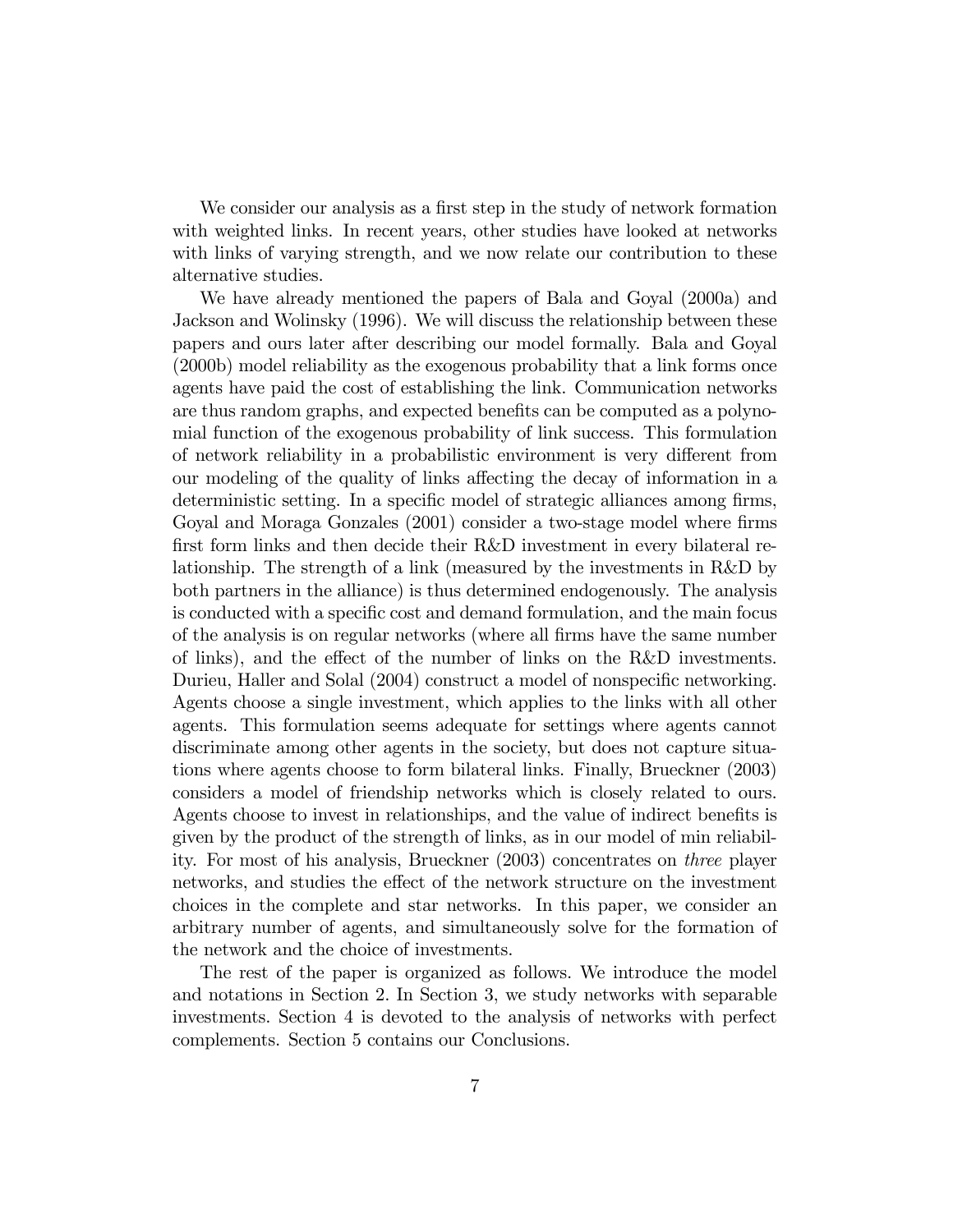# 2 Model and Notations

Let  $N = \{1, 2, ..., n\}$  be a set of individuals. Individuals derive benefits from links to other individuals. These benefits may be the pleasure from friendship, or the utility from (non-rival) information possessed by other individuals, and so on. In order to fix ideas, we will henceforth interpret benefits as coming from information possessed by other individuals. Each individual has a total resource (time, money) of  $X > 0$ , and has to decide on how to allocate  $X$  in establishing links with others.

Let  $x_i^j$  denote the amount of resource invested by player i in the relationship with j. Then, the *strength* of the relationship between i and j is a function of  $x_i^j$  $i$  and  $x_j^i$ . Let  $s_{ij}$  denote this strength as a function of the amounts  $x_i^j$  $i$  and  $x_j^i$ . Let this functional dependence be denoted as

$$
s_{ij} = f(x_i^j, x_j^i)
$$

with  $s_{ij} \in [0, 1].$ 

Alternative assumptions can be made about the functional form of f. Throughout much of the paper, we will focus on the following case.

**Assumption 1 (Separable Investments)** : For each  $i, j \in N$ ,  $f(x_i^j)$  $\big( \begin{smallmatrix} j \ i \end{smallmatrix} ,x_j^i \big)=$  $\phi(x_i^j)$  $\phi_i^j$  +  $\phi(x_j^i)$ , where  $\phi$  is strictly increasing, with  $\phi(0) = 0$  and  $\phi(X) \leq 1/2$ .

With separable investments, every agent can individually form a link, and there is no complementarity in the investments by the two parties. A special case is when the function  $\phi$  is linear,  $\phi(x) = \alpha x$  for all x. In this case, the contributions of any i and j to the link ij are perfect substitutes. When the function  $\phi$  is convex, returns to investments are *increasing*, and agents have an incentive to invest in a single link; when the function  $\phi$  is concave, returns to investments are decreasing, and agents have an incentive to distribute their investments equally across all links.

An alternative assumption is the following.

**Assumption 2 (Perfect Complements)**: For each  $i, j \in N$ ,  $f(x_i^j)$  $\big( \begin{smallmatrix} j \ i \end{smallmatrix} , x_j^i \big) =$  $\min(x_i^j)$  $i^j,x_j^i$ .

Assumption 2 says that the contributions of  $i$  and  $j$  are perfect complements.

We say that individuals i and j are linked if and only if  $s_{ij} > 0$ . Each pattern of allocations of X, that is the vector  $\mathbf{x} \equiv (x_i^j)$  $\binom{J}{i}\substack{i,j\in N, i\neq j}$  results in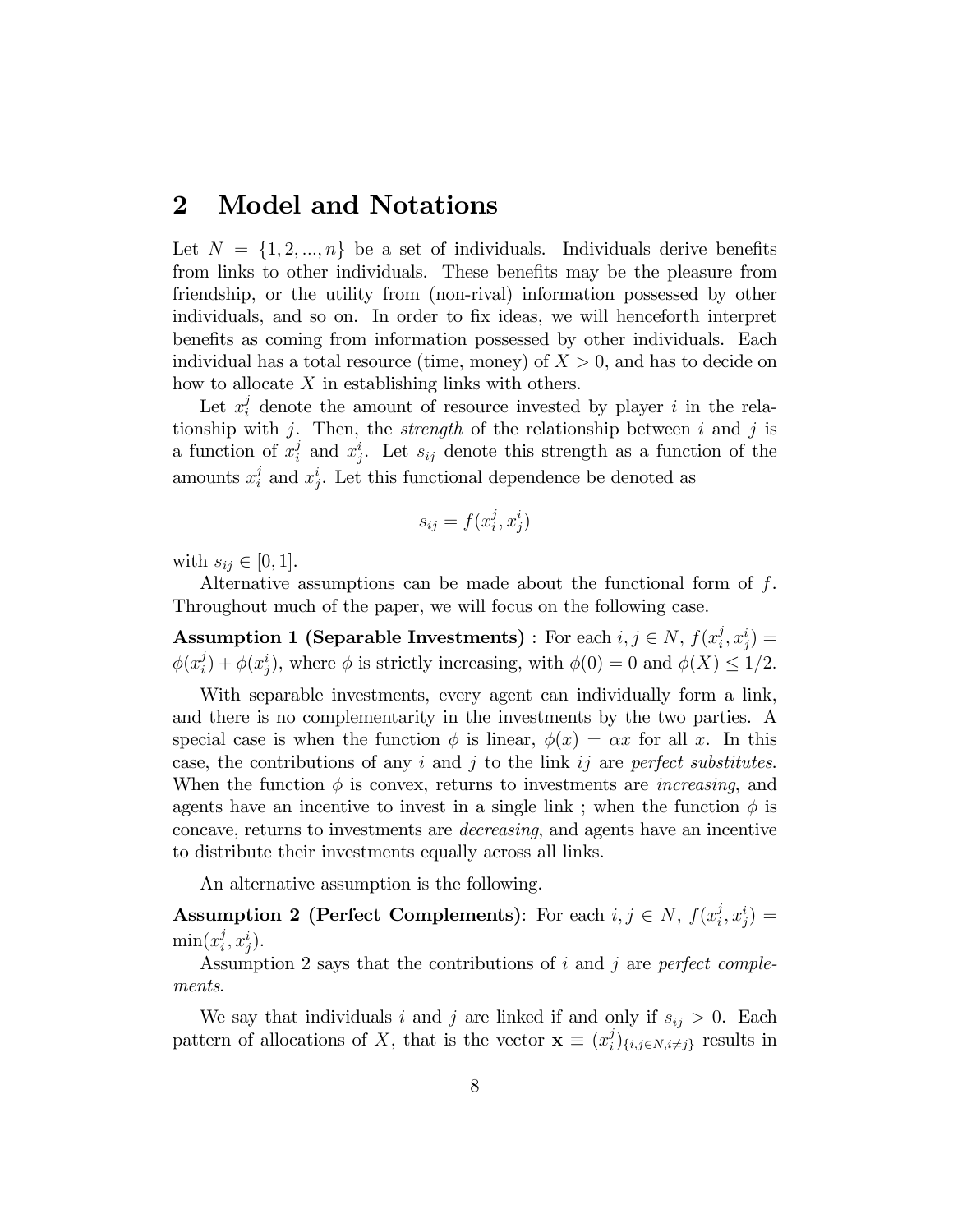a weighted graph, which we denote by  $g(\mathbf{x})$ . <sup>6</sup> We say that  $ij \in g(\mathbf{x})$  if  $x_i^j + x_j^i > 0.$ 

Given any g, a path between individuals i and j is a sequence  $i^0 =$  $i, i^1, ..., i^m, ..., i^M = j$  such that  $i^{m-1}i^m \in g$  for all m. Two individuals are connected if there exists a path between them. Connectedness defines an equivalence relation, and we can partition the set of individuals according to this relation. Blocks of that partition are called components, and we let  $\mathcal{N}(g)$  denote the set of components of the graph g.

Suppose i and j are connected. Then, the benefit that i derives from  $j$ depends on the *reliability* with which  $i$  can access  $j$ 's information.

For any pair of individuals i and j and graph g let  $P(i, j)$  denote the set of paths linking  $i$  to  $j$ . Define

$$
p^*(i, j) = \arg \max_{p(i,j) \in P(i,j)} s_{ii^1}...s_{i^{m-1}i^m}...s_{i^{M-1}j},
$$
  

$$
R^p(i, j) = \max_{p(i,j) \in P(i,j)} s_{ii^1}...s_{i^{m-1}i^m}...s_{i^{M-1}j}.
$$

So, for any two individuals i and j,  $p^*(i, j)$  denotes the path which has the highest reliability, as measured by the products of strengths of the links on that path. The reliability of that path is denoted  $R^p(i, j)$ .

As an alternative, we will also define reliability of any path in terms of the strength of the weakest link in that chain. Hence, we would have

$$
R^{m}(i, j) = \max_{p(i,j) \in P(i,j)} \min_{s_{im-1,m} \in p(i,j)} s_{i^{m-1}i^{m}}
$$

Henceforth, we will refer to  $R^p$  and  $R^m$  as *Product-Reliability* and Min-Reliability respectively.

The utility that individual i gets from j is then  $R^p(i, j)$  or  $R^m(i, j)$  depending on the notion of reliability.

Notice that the optimal path between i and j could be the path  $\{i, j\}$ itself. In this case, we will say that  $i$  and  $j$  derive *direct* benefits from each other. Of course, the direct benefit equals  $s_{ij}$ .

Individual i's payoff from a graph  $q$  is then given by

$$
U_i(g) = \sum_{j \in N \setminus i} R^p(i, j) \text{ or } U_i(g) = \sum_{j \in N \setminus i} R^m(i, j)
$$

<sup>&</sup>lt;sup>6</sup>To simplify notation, we will sometimes ignore the dependence of q on the specific pattern of allocations.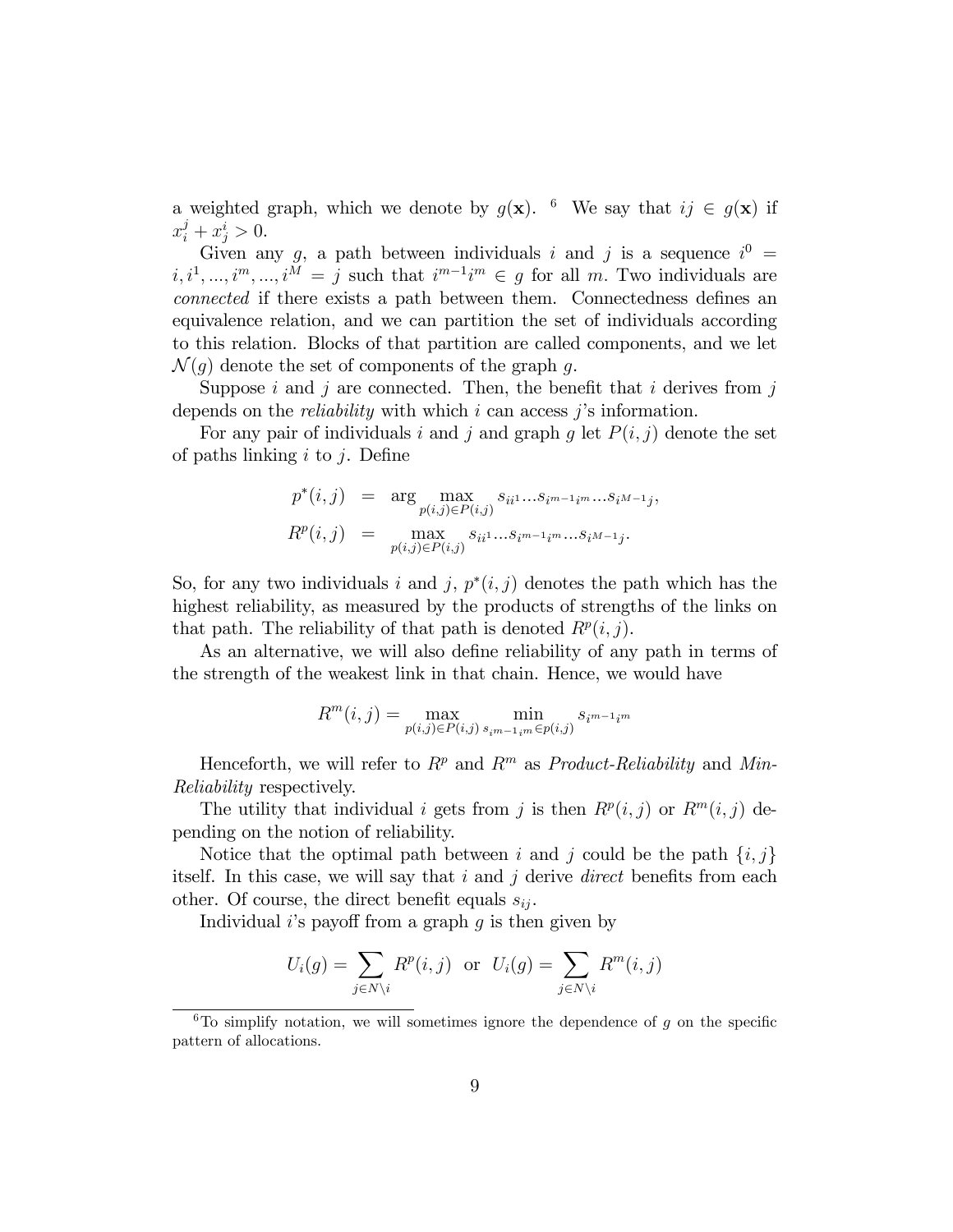The value of a weighted graph g is given by  $V(g) = \sum_i U_i(g)$ .

**Definition 1** A graph g is efficient if  $V(g) \ge V(g')$  for all g'.

Our model is related to the original connections model of Jackson and Wolinsky (1996) and to the two-way flow model of Bala and Goyal (2000). However, there are significant differences. First, Jackson and Wolinsky (1996) and Bala and Goyal  $(2000a)$  assumed that a link between i and j either exists or not. That is, either  $s_{ij} = 1$  or  $s_{ij} = 0$ . In contrast, we allow  $s_{ij}$  to take on any value between 0 and 1. Second, Jackson and Wolinsky (1996) assume that i and j each pay an exogenously given cost  $c$  if they form the link ij. Bala and Goyal (2000a), by contrast, suppose that the fixed cost is only paid by one of the agents. As we have described earlier, there are no exogenous costs of forming a specific link in our model. Instead, individuals have a ìbudget constraint" and only face opportunity costs for investing in one relation rather than in another. Lastly, the reliability function in Jackson and Wolinsky (1996) and Bala and Goyal (2000a) is also different from ours - they assume that the indirect benefit that *i* derives from *j* is  $\delta^{d-1}$ , where *d* is the geodesic distance between i and j, while  $\delta \in (0,1)$  is a parameter.

Jackson and Wolinsky (1996) initiated the analysis of the potential conflict between efficiency and "stability" of endogenously formed networks. We now describe the concepts of stability that will be used in this paper.

Given any pattern of investments **x**, and individual *i*,  $(\mathbf{x}_{-i}, x'_i)$  denotes the vector where *i* deviates from  $x_i$  to  $x'_i$ . Similarly,  $(\mathbf{x}_{-i,j}, x'_{i,j})$  denotes the vector where i and j have jointly deviated from  $(x_i, x_j)$  to  $(x'_i, x'_j)$ .

**Definition 2** A graph  $g(\mathbf{x})$  is Nash stable if there is no individual i and  $x_i'$ such that  $U_i(g(\mathbf{x}_{-i}, x'_i)) > U_i(g(\mathbf{x})).$ 

So, a graph g induced by a vector  $x$  is Nash stable if no individual can change her pattern of investment in the different links and obtain a higher utility.

**Definition 3** A graph  $g(x)$  is Strongly Pairwise Stable if there is no pair of individuals  $(i, j)$  and joint deviation  $(x'_i, x'_j)$  such that

$$
U_i(g(\mathbf{x}_{-i,j}, x'_{i,j})) + U_j(g(\mathbf{x}_{-i,j}, x'_{i,j})) > U_i(g(\mathbf{x})) + U_j(g(\mathbf{x}))
$$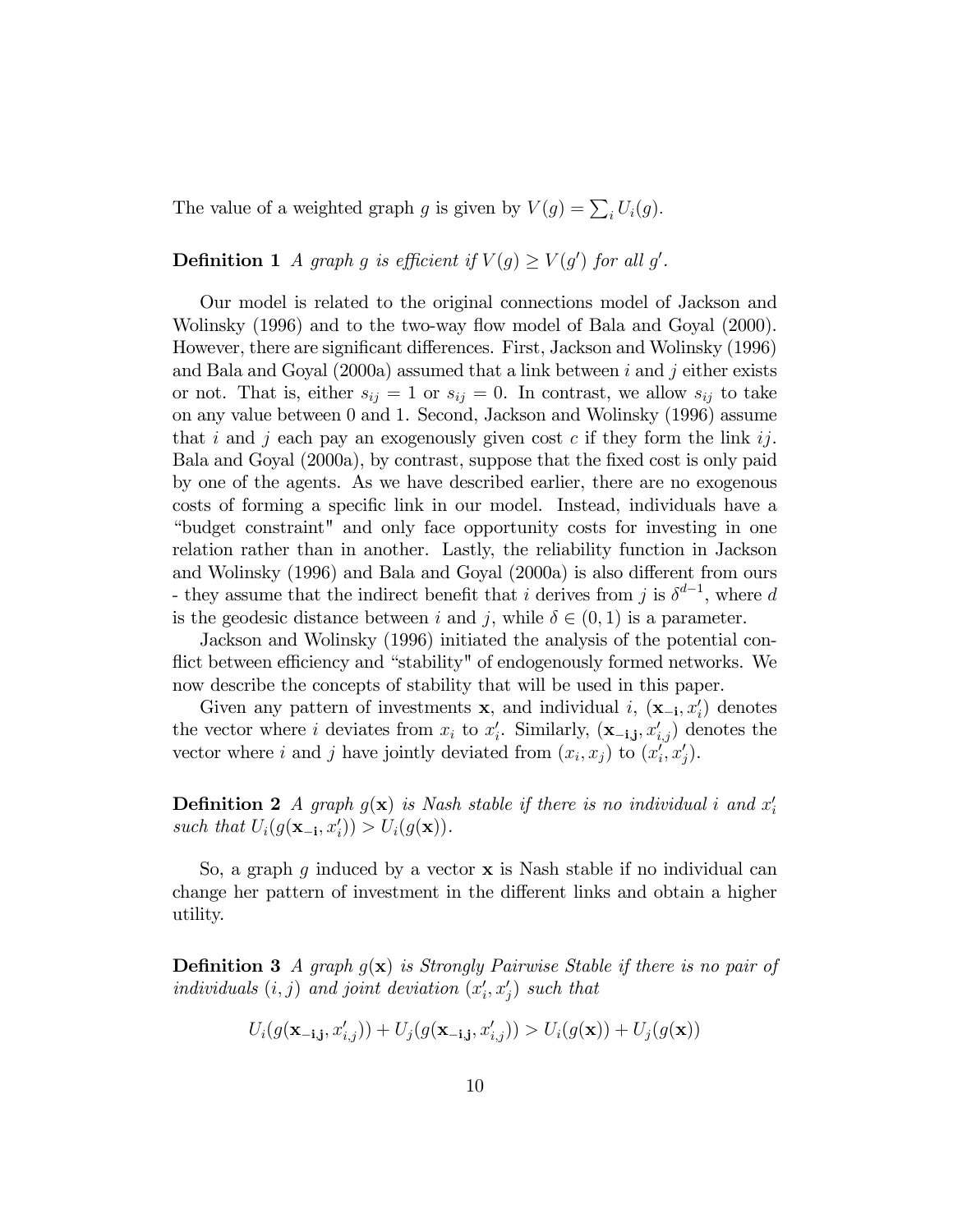So, a graph is strongly pairwise stable if no pair of individuals can be jointly better off by changing their pattern of investment. Notice that we define a pair to be better off if the sum of their utilities is higher after the deviation. This leads to a stronger definition of stability than a corresponding definition with the requirement that both individuals be strictly better of after the deviation. The current definition implicitly assumes that individuals can make side payments to one another. The availability of side payments is consistent with our definition of efficiency - a graph is defined to be efficient if it maximises the *sum* of utilities of all individuals.<sup>7</sup>

Jackson and Wolinsky (1996) define a weaker notion of stability - *pairwise* stability. They basically restrict deviations by assuming that only one link at a time can be changed.<sup>8</sup>

Some specific network architectures will be important in subsequent sections. We define these below.

**Definition 4** A graph g is a star if there is some  $i \in N$  such that  $g =$  $\{ik \mid k \in N, k \neq i\}.$ 

The distinguished individual  $i$  figuring in the definition will be referred to as the "hub".

The degree of a node i in graph g is  $\#\{j|i j \in g\}$ . That is, the degree of a node equals the number of its neighbours.

**Definition 5** A k-regular graph is a graph where every node has degree k. A circle is the unique 2-regular graph.

**Definition 6** A graph g is a line if there is a labelling of individuals  $i_1, \ldots, i_N$ such that  $g = \{i_k i_{k+1} | k = 1, ..., N - 1\}.$ 

<sup>7</sup>While we allow for side-payments among agents, we also assume that initial endowments are not transferable across players. If  $X$  is a fixed allocation of time, this is clearly understood. If  $X$  is a fixed budget, we assume that individuals can only make sidepayments ex post, once the communication network has formed, but cannot trade their initial endowments.

<sup>&</sup>lt;sup>8</sup>Our current definition corresponds to the definition of pairwise stability used by Dutta and Mutuswami (1997).See also Gilles and Sarangi (2004) and Bloch and Jackson (2004) for a comparison of different stability concepts.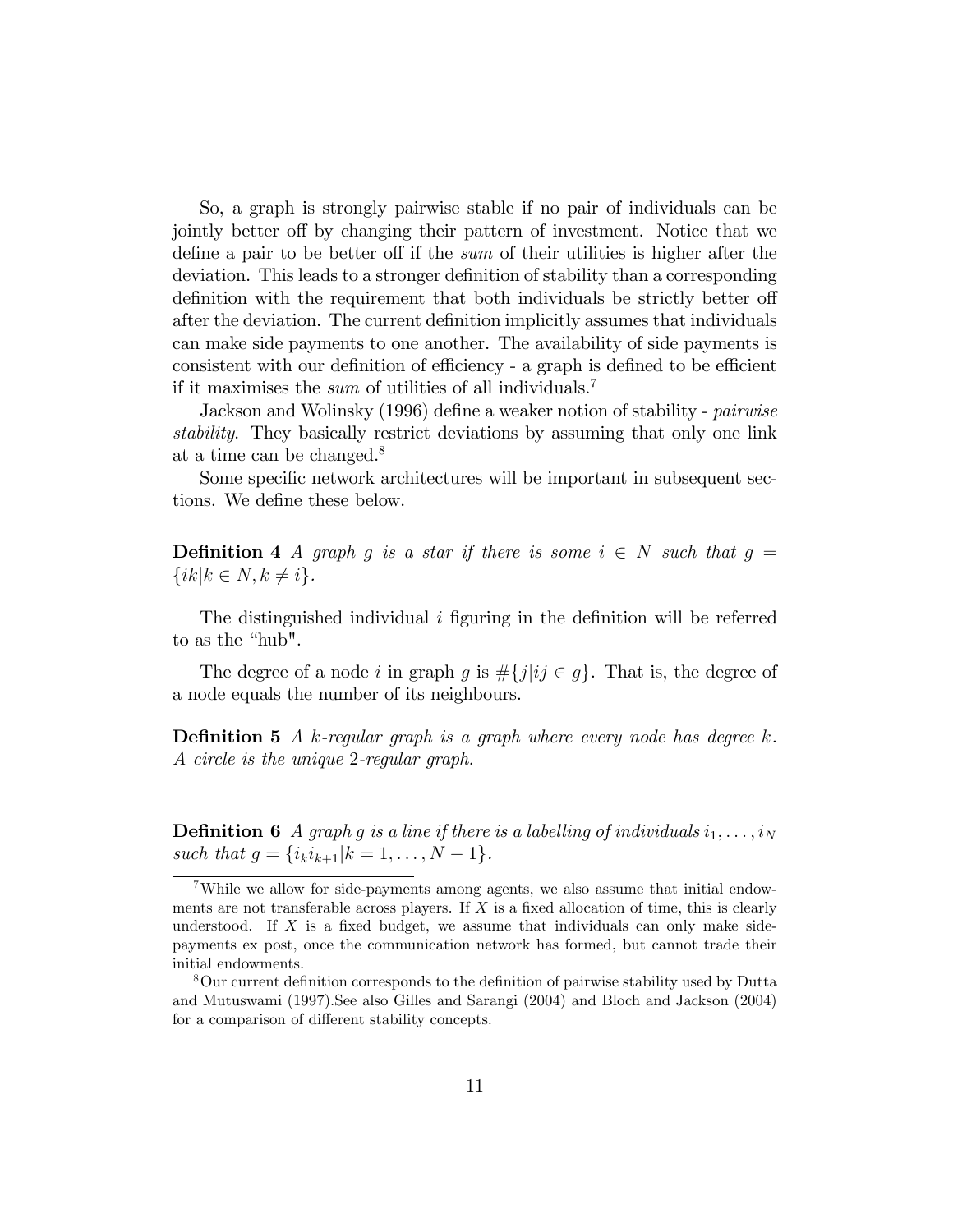# 3 Separable Investments

#### 3.1 Product Reliability

In this subsection, we discuss the nature of efficient graphs with separable investments under product reliability. It will become clear in what follows that the efficient architecture involves a trade-off between the graphs which maximise direct and indirect benefits. It is easy to see that the network architectures which maximize direct benefits depend crucially on the concavity or convexity of the function  $\phi$ . If the function  $\phi$  is concave, direct benefits are maximized when all agents invest an equal amount  $X/(n - 1)$  on every link. Hence, direct benefits are maximized in the complete graph with symmetric value on every link. If the function  $\phi$  is convex, direct benefits are maximized when every agent invests in a single link. This implies that there are at most n links in the optimal graph (but there can be as few as  $n/2$  and the graph can be disconnected), and that every link has value either  $\phi(X)$ or  $2\phi(X)$ . In both cases, graphs which maximize direct benefits may fail to maximize indirect benefits: In the concave case, in the complete graph, indirect benefits are equal to zero; in the convex case, the concentration of resources on a single link may reduce aggregate indirect benefits. The conflict between maximization of direct and indirect benefits disappears when the function  $\phi$  is linear. With perfect substitutes, direct benefits are maximal for any allocation of resources, and the characterization of the efficient network only involves the maximization of indirect benefits. This enables us to get particularly sharp characterizations of efficient graphs in this case.

Notice that a star connecting everyone has two important properties. First, it is a tree, and so minimizes the number of direct connections amongst all connected graphs. This increases the average strength of direct links. Also, the fewer the number of direct links, the greater is the scope for indirect benefits. Second, it also minimizes the distance between all nodes which do not have a direct connection. Given the product form of the reliability function, the latter also increases the scope of higher indirect benefits. Thus, for all these reasons, a star should be the most desirable architecture when returns to investments are increasing. The following theorem verifies this intuition.

**Theorem 1** Suppose Assumption 1 holds and that  $\phi$  is convex. Then,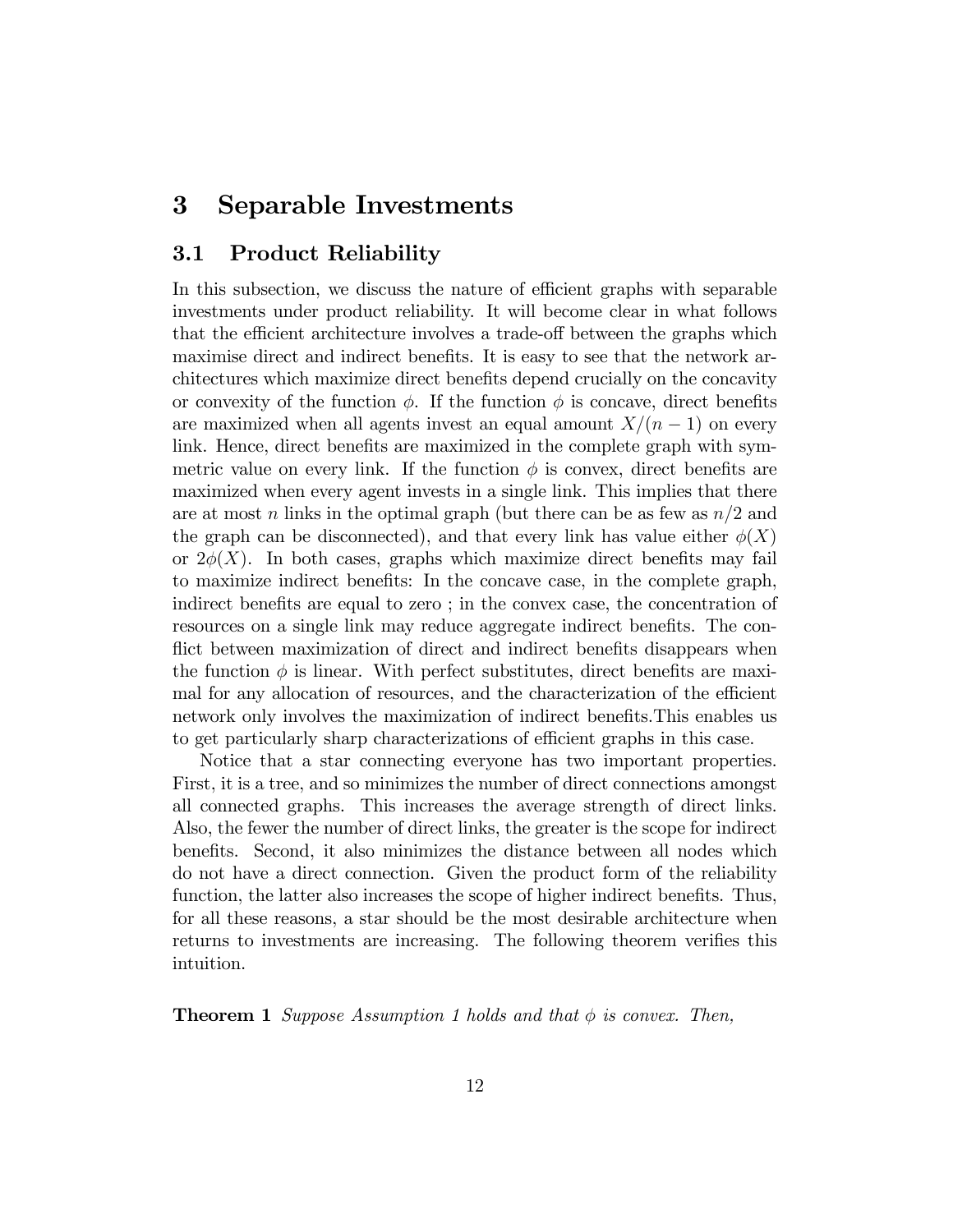$(i)$  The unique efficient graph is a star with every peripheral agent investing fully in the arc with the hub.

(ii) Morover, if  $\phi$  is linear, the hub invests  $\frac{X}{n-1}$  on every link with a peripheral agent and all links have the same strength.

**Proof.** : We prove the first part of the theorem in three steps. Consider any feasible component  $h$  of  $g$  of size  $m$ .

**Step 1:** We construct a star  $\hat{S}$  with higher aggregate utility than h.

**Step 2:** If  $\hat{S}$  is infeasible, then we construct a feasible star  $S^*$  which has higher aggregate utility than S.

**Step 3:** If the graph q contains different components, we construct a single connected star which has higher aggregate utility than the sum of the stars  $S^*$ 

**Proof of Step 1:** Let h have  $K \geq m - 1$  links. We label the strength of these links  $z_k$  and assume, without loss of generality, that

$$
z_1 \geq z_2 \geq \ldots \geq z_K
$$

We construct the star  $\hat{S}$  with hub m as follows. For each  $i \neq m$ , define

$$
\bar{x}_i^m = \min(\phi^{-1}(z_i), X), \bar{x}_m^i = \phi^{-1}(z_i) - \bar{x}_i^m
$$

If g is a tree, then  $K = m - 1$ . Let  $\hat{x}_i^j = \bar{x}_i^j$  $i_j$  for all  $i, j$ , and  $\hat{S} \equiv h(\hat{\mathbf{x}})$ .

If g is not a tree, then  $K > m - 1$ , and the investments involved in  $\{z_m, \ldots, z_K\}$  have not been distributed.

Since  $z_i \ge z_{i+1}, \bar{x}_i^m \ge \bar{x}_{i+1}^m$ . If  $\bar{x}_i^m = X$  for all  $i = 1, \ldots, m-1$ , then from convexity of  $\phi$ ,  $\sum_{n=1}^{\infty}$  $i=1$  $\bar{x}_m^i < X$ . In this case, let  $\bar{x}_i^m = \hat{x}_i^m$  for all  $i = 1, \ldots, m-1$ , and  $\hat{x}_{m}^{1} = X - \sum_{i=0}^{m-1}$  $_{k=2}$  $\bar{x}_{m}^{k} > \bar{x}_{m}^{1}$ , and  $\hat{x}_{m}^{k} = \bar{x}_{m}^{k}$  for  $k = 2, \ldots, m - 1$ . Let  $\hat{S} \equiv h(\hat{\mathbf{x}}).^9$ 

Otherwise, let  $\tilde{k} \geq 1$  be the smallest integer such that  $\bar{x}^m_{\tilde{k}} < X$ . Define  $\hat{x}^m_i = \bar{x}^m_i = X$  for all  $i < \tilde{k}$ . Then, distribute  $\{z_m, \ldots, z_K\}$  sequentially

<sup>&</sup>lt;sup>9</sup>Notice that in this case  $\hat{S}$  is a feasible graph since  $\sum_{m=1}^{m}$  $j=1,j\neq i$  $x_i^j = X$  for all *i*.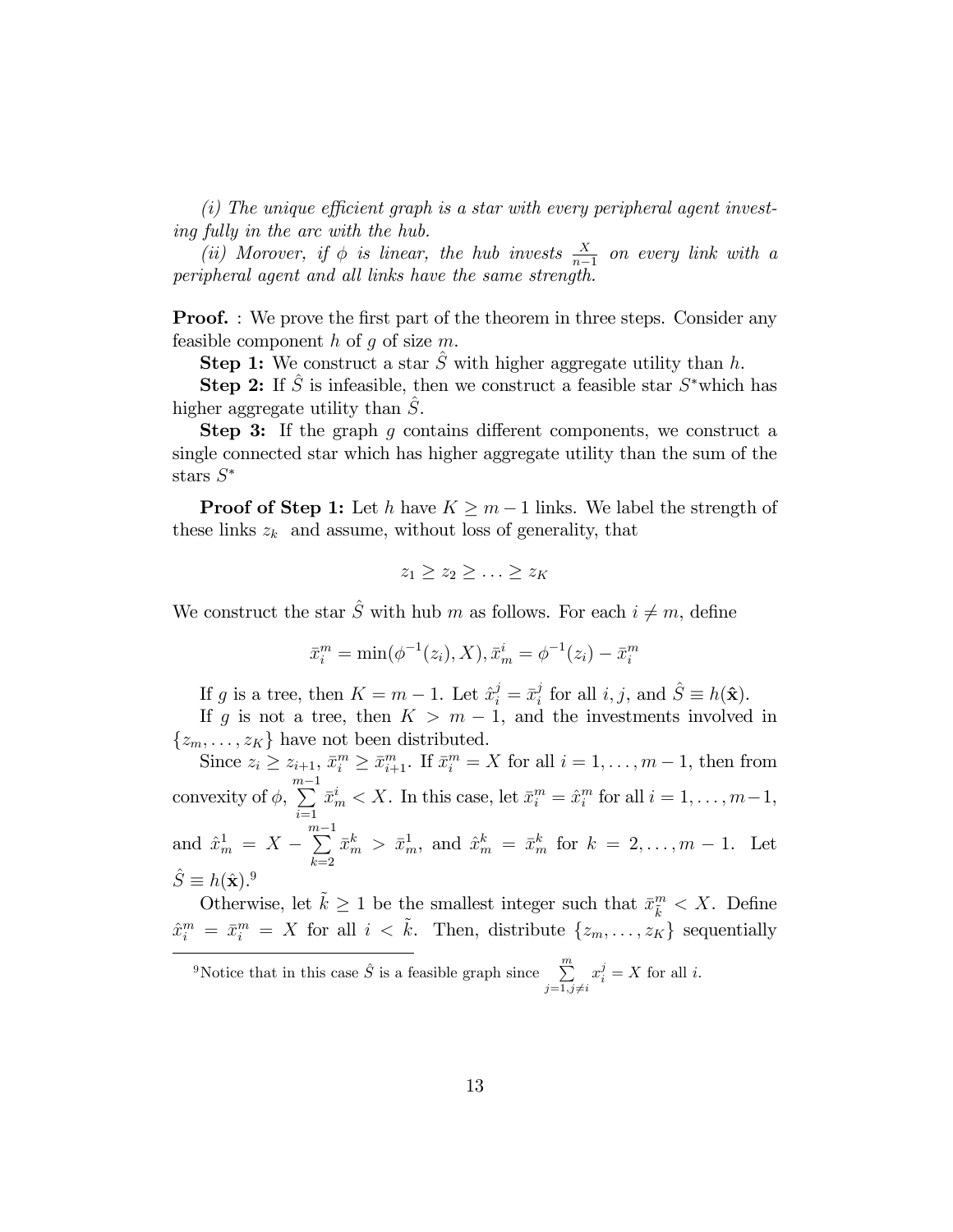amongst  $\{\tilde{k}, \ldots, m-1\}$  as follows:

$$
\hat{x}_{\tilde{k}}^m = \min(X, \bar{x}_{\tilde{k}}^m + \sum_{j=m}^K \phi^{-1}(z_j))
$$
  
for  $k > \tilde{k}, \hat{x}_{k}^m = \min(X, \bar{x}_{k}^m + \sum_{j=m}^K \phi^{-1}(z_j) - \sum_{k'= \tilde{k}}^{k-1} (\hat{x}_{k'}^m - \bar{x}_{k'}^m))$ 

Finally, if this procedure has not exhausted  $\sum_{k=1}^{K}$  $j = m$  $\phi^{-1}(z_j)$ , then distribute the excess sequentially to  $\hat{x}_{m}^{1}, \hat{x}_{m}^{2}, \ldots$ , while satisfying the constraint that none of them exceeds X. Again, define  $\hat{S} \equiv h(\hat{\mathbf{x}})$ .

Suppose h is a tree. Then, from convexity of  $\phi$ , we know that

$$
\phi(\hat{x}_i^m) + \phi(\hat{x}_m^i) \ge z_i \text{ for all } i = 1, \dots, m-1
$$
 (1)

This implies that direct benefits are at least as high in  $\hat{S}$  as in h. A similar argument ensures that direct benefits are at least as high in  $\hat{S}$  as in h even when the latter is not a tree.

Now, we check that indirect benefits are strictly higher in  $\hat{S}$ . We distinguish between two cases.

Case  $1: h$  is a tree.

Let  $D = \{ij | ij \notin h\}$ . For each pair i, j in D, let  $z_{k_i}$  and  $z_{k_j}$  denote the strengths of the *first* and *last* links in the path  $p^*(i, j)$ . Notice that while the choice of which link is first and which is last is arbitrary, the pair  $(z_{k_i}, z_{k_j})$ is uniquely defined. Clearly, for all  $i, j \in D$ ,

$$
R^p(i,j) \le z_{k_i} z_{k_j}
$$

Moreover, since  $h$  is not a star, the inequality must be strict for some pair i, j. Hence, letting I denote the sum of indirect benefits in h and  $\hat{I}$  the corresponding sum in  $\widehat{S}$ , we have

$$
I < 2 \sum_{i \neq j, i, j=1}^{m-1} z_i z_j \leq \widehat{I}
$$

where the last inequality follows from equation 1.

Case 2:  $h$  is not a tree.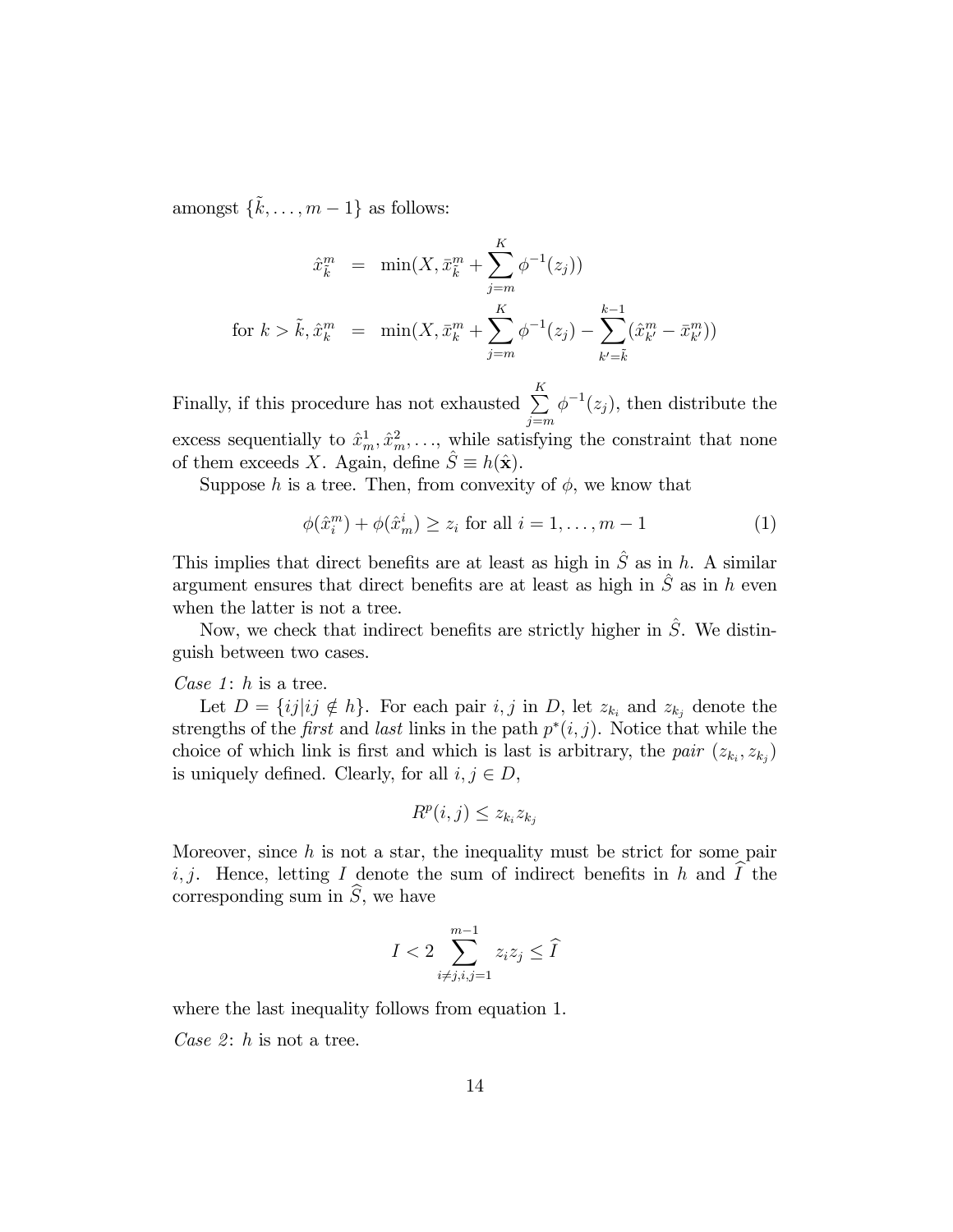Let h have  $K > m - 1$  links. Again, let D be the pairs which derive indirect benefits from each other in h, and  $z_{k_i}, z_{k_j}$  the strengths of the first and last links in  $p^*(i, j)$ .<sup>10</sup> Similarly, let I and  $\widehat{I}$  denote the sum of indirect benefits in h and  $\hat{S}$  respectively. Now, the number of pairs of agents deriving indirect benefits in h is strictly less than  $\frac{(m-1)(m-2)}{2}$ , which is the number of pairs deriving indirect benefits in  $\hat{S}$ . Recalling that  $z_i \geq z_{i+1}$  for all  $i = 1, \ldots, K$ ,

$$
I < \sum_{i \neq j, i, j=1}^{m-1} z_i z_j \leq \widehat{I}
$$

This concludes the proof of Step 1.

**Proof of Step 2:** Notice that by construction,  $\hat{x}_i^m \leq X$  for all  $i =$  $1, \ldots, m-1$ . So, either  $\hat{S}$  is feasible, or  $\sum \hat{x}_{m}^{i} > X$ . We now show that if  $\hat{S}$ is not feasible, then we can construct a star  $S^*$  with hub m which has higher total utility compared to  $S$ .

Although  $\hat{S}$  is not feasible,

$$
\sum_{i=1}^{m-1} (\hat{x}_i^m + \hat{x}_m^i) \le mX
$$
 (2)

Also,

$$
\hat{x}_{m-1}^m < X
$$

This follows because  $\hat{x}^m_{m-1} \leq \hat{x}^m_i$  for all  $i < m - 1$ , and from equation 2. Consider the star  $S^*$  where

(i)  $x_i^{m*} = \hat{x}_i^m$  for all  $i \neq m - 1$  and  $x_m^{i*} = \hat{x}_m^i$  for all  $i \neq 1$ .

(ii) 
$$
x_{m-1}^{m*} = \min(X, \hat{x}_{m-1}^m + \hat{x}_m^1)
$$
, and  $x_m^{1*} = \hat{x}_{m-1}^m + \hat{x}_m^1 - x_{m-1}^{m*}$ .

Then,

$$
\phi(x_{m-1}^{m*}) + \phi(x_m^{1*}) \ge \phi(\hat{x}_{m-1}^m) + \phi(\hat{x}_m^1)
$$
\n(3)

with strict inequality holding if  $\phi$  is strictly convex. So, the sum of direct benefits in  $S^*$  is at least as large as in  $\hat{S}$ .

We now show that the sum of indirect benefits in  $S^*$  is also at least as high as in  $\hat{S}$ . Let  $I^*$  and  $\hat{I}$  represent the indirect benefits from  $S^*$  and  $\hat{S}$ 

<sup>&</sup>lt;sup>10</sup>Since h is no longer a tree, the path  $p^*(i, j)$  is not uniquely defined. The choice of best path is immaterial in what follows.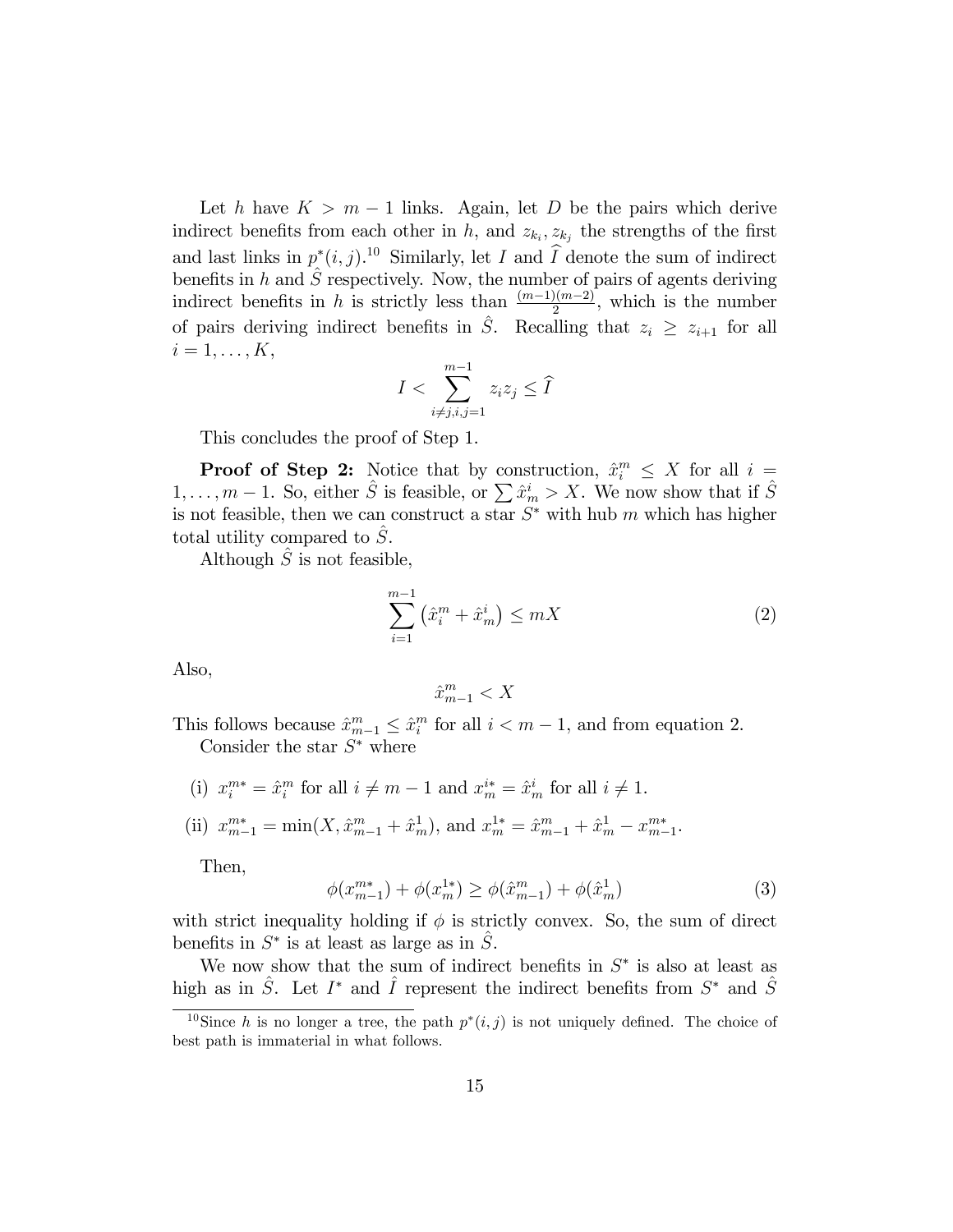respectively. Since  $\hat{x}_{m-1}^m < X$ ,  $\hat{x}_m^{m-1} = 0$ . Also,  $\hat{x}_1^m = X$  since  $\hat{x}_m^1 > 0$ . Hence,

$$
I^* - \hat{I} \ge \phi(X) [\phi(x_{m-1}^{m*}) - \phi(\hat{x}_{m-1}^{m})] + \phi(x_m^{1*})\phi(x_{m-1}^{m*}) - \phi(\hat{x}_m^1)\phi(\hat{x}_{m-1}^{m})
$$

Now, if  $x_{m-1}^{m*} < X$ , then  $x_m^{1*} = 0$  and  $\phi(x_{m-1}^{m*}) \ge \phi(\hat{x}_{m-1}^{m}) + \phi(\hat{x}_{m}^{1})$ . Since  $\phi(X) \geq \phi(\hat{x}_m^1)$ , this implies that  $I^* \geq \hat{I}$ .

Suppose  $x_{m-1}^{m*} = X$ . Then,  $I^* \geq \hat{I}$  if

$$
\phi(X)(\phi(X) + \phi(x_m^{1*})) \ge (\phi(X) + \phi(\hat{x}_m^1))\phi(\hat{x}_{m-1}^m)
$$
\n(4)

Convexity of  $\phi$  ensures that

$$
\phi(X) + \phi(x_m^{1*}) \ge \phi(\hat{x}_m^1) + \phi(\hat{x}_{m-1}^m)
$$

Since  $X \geq \hat{x}_m^1$ , this ensures that equation 4 is satisfied.

Note that  $\sum_{i=1}^{m-1} (x_m^{i*} - \hat{x}_m^i) < 0$ . If S is not feasible, clearly we can proceed in this way by increasing  $x_{m-2}^m, x_{m-3}^m$ , etc. until a feasible star is obtained.

This completes the proof of Step 2.

**Proof of Step 3:** Consider two feasible stars  $S_1^*$  and  $S_2^*$  of sizes  $m_1$  and  $m_2$ . Construct a new star  $S^{**}$  of size  $m_1 + m_2$  centered around the hub of  $S_2^*$ with the following investments:

$$
\begin{array}{rcl}\nx_i^{m_2**} & = & X \text{ for all } i < m_2 \\
x_{m_2}^{i**} & = & x_{m_2}^{i*}\n\end{array}
$$

As  $\phi$  is increasing and convex, the aggregate direct benefits in star  $S^{**}$  are at least as high as the sum of aggregate benefits in the two stars  $S_1^*$  and  $S_2^*$ . Consider then indirect benefits in the new star,  $I^{**}$  and the sum of indirect benefits in the two stars,  $I_1^* + I_2^*$ . Indirect benefits inside the star  $S_2^*$ have not changed, and peripheral nodes have gained access to new indirect connections. The difference in aggregate indirect benefits for agents in the star  $S_1^*$  is given by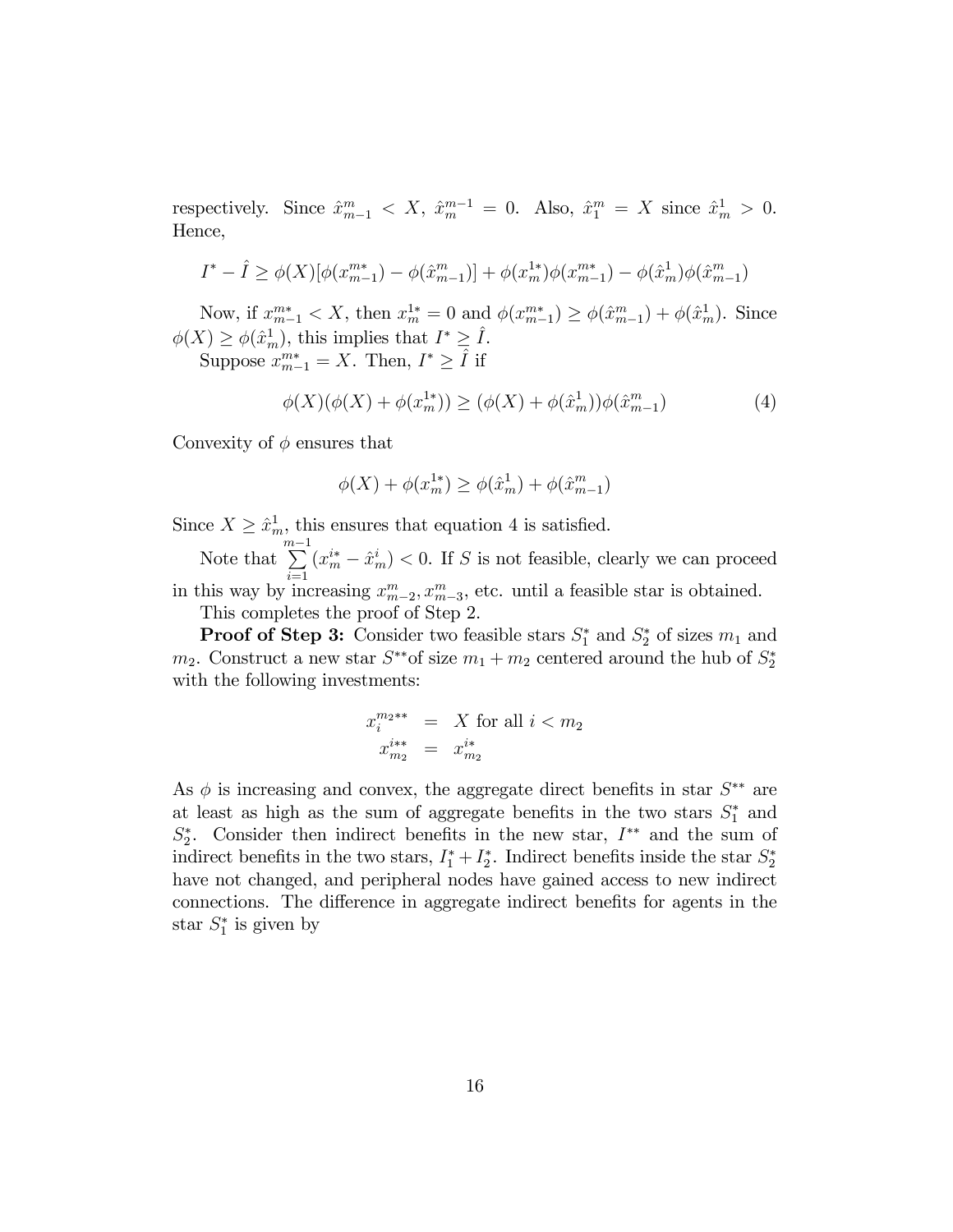$$
I_{1}^{**} - I_{1}^{*} = \sum_{i \in S_{1} \setminus \{m_{1}\}, j \in S_{2} \setminus \{m_{2}\}} \phi(X)(\phi(X) + \phi(x_{m_{2}}^{i*})) + m_{1}(m_{1} - 1)\phi(X)^{2}
$$
  
- 
$$
\sum_{i \in S_{1} \setminus \{m_{1}\}, j \in S_{1} \setminus \{m_{1}\}} (\phi(x_{i}^{m_{1}*}) + \phi(x_{m_{1}}^{i*}))(\phi(x_{j}^{m_{1}*}) + \phi(x_{m_{1}}^{i*}))
$$
  
> 
$$
m_{1}(m_{1} - 1)\phi(X)^{2} - \sum_{i \in S_{1} \setminus \{m_{1}\}, j \in S_{1} \setminus \{m_{1}\}} (\phi(X) + \phi(x_{m_{1}}^{i*}))(\phi(X) + \phi(x_{m_{1}}^{i*}))
$$
  
= 
$$
2(m_{1} - 1)\phi(X)^{2} - 2(m - 2)\phi(X) \sum_{i \in S_{1} \setminus \{m_{1}\}} (\phi(x_{i}^{m_{1}*}) - 2 \sum_{i,j \in S_{1} \setminus \{m_{1}\}} \phi(x_{m_{1}}^{i*})\phi(x_{m_{1}}^{j*}).
$$

By convexity of  $\phi$ ,

$$
\sum_{i \in S_1 \setminus \{m_1\}} (\phi(x_i^{m_1*}) \le \phi(X))
$$

and

$$
\sum_{i,j\in S_1\backslash\{m_1\}} \phi(x_{m_1}^{i*})\phi(x_{m_1}^{j*}) < \left(\sum_{i\in S_1\backslash\{m_1\}} (\phi(x_i^{m_1*}))^2 \leq \phi(X)^2\right)
$$

so that

$$
I^{**} > I_1^* + I_2^*.
$$

As the same argument can be repated with any pair of stars, this argument completes step 3 and the proof of the first part of the Theorem.

(ii)Suppose  $\phi(x) = \alpha x$  for all x. Let S<sup>\*</sup> be the star with hub at n, where all arcs have strength  $X + \frac{X}{n}$  $\frac{X}{n-1}$ . Let S be any other star with hub n where  $s_{in}$  may not be equal to  $s_{jn}$  for  $i \neq j$ , but where  $\sum_{i=1}^{n-1}$  $i=1$  $(x_i^n + x_n^i) = nX$ . It is straightforward to check that total direct benefits are maximised at both  $S^*$ and S. We now show that the sum of *indirect* benefits in  $S^*$  is greater than that in S.

Without loss of generality let  $s_{1n}$  and  $s_{2n}$  denote the weakest and strongest links in S. Consider the effect of increasing investment on  $s_{1n}$  by  $\varepsilon$  and simultaneously decreasing investment on  $s_{2n}$  by  $\varepsilon$ .

The effect on the overall value can be computed as

$$
\Delta V = 2[\varepsilon(s_{2n} - s_{1n}) - \varepsilon^2]
$$

Hence, for  $\varepsilon$  small enough,  $\Delta V > 0$  and so local changes in the direction of equalization are profitable. But this implies that the symmetric star has higher value than the asymmetric star.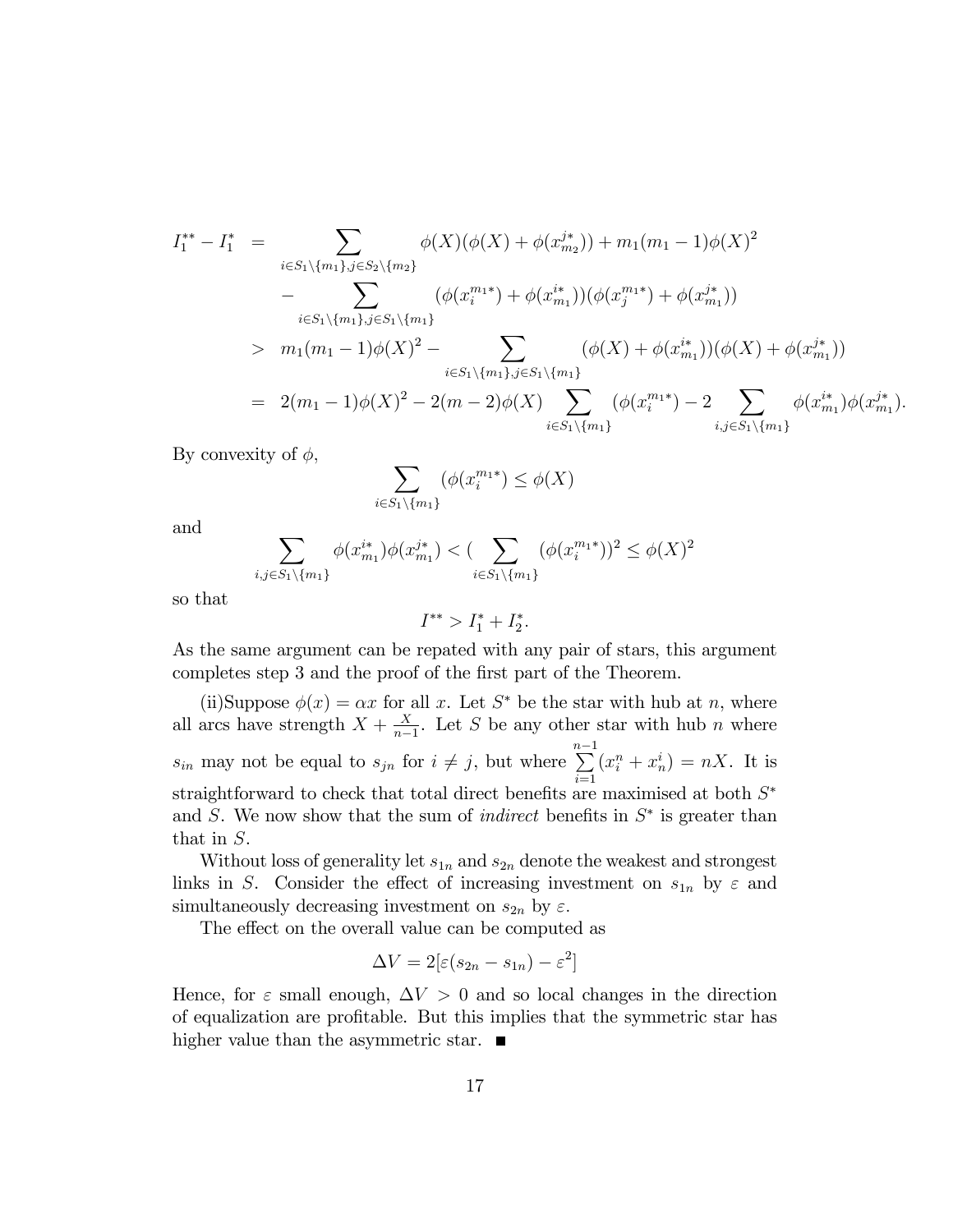Theorem 1 shows that with increasing returns the efficient architecture is a star where all peripheral nodes invest fully in the link with the hub, but does not characterize the allocation of investments by the hub. Except in the case where investments are perfect substitutes, there is a conflict between maximization of direct and indirect benefits. In order to maximize direct benefits, the hub should invest fully in one link with a peripheral node. This however lowers aggregate benefits for all other peripheral nodes, and may result in a lower total value of the network. The optimal distribution of investments of the hub thus depends on the curvature of the function  $\phi$ . To illustrate this point, we consider in the following example a quadratic transformation function, and characterize the optimal allocation of investments in the hub as a function of the parameters of the utility function.

**Example 1** Let  $\phi(x) = \frac{1}{2} [\lambda x + (1 - \lambda)x^2]$ , for some  $\lambda \in [0, 1]$  and assume  $X = 1$ 

For  $\lambda = 1$ , the transformation function is linear, and for  $\lambda = 0$ , the function is quadratic. Lower values of the parameter  $\lambda$  correspond to higher degrees of convexity of the transformation function. Consider a star where the hub, denoted  $n$ , allocates his investments on the different peripheral nodes,  $x_n^1, ..., x_n^{n-1}$  and each peripheral node invests fully on the link to the hub. The value of the star is given by:

$$
V = \frac{n(n-1)}{2} + 2n(1-\lambda) + (\lambda^2 - 2n(1-\lambda)) \sum_{i} \sum_{j} x_n^i x_n^j
$$

$$
+ \lambda (1-\lambda) \sum_{i} \sum_{j} x_n^i x_n^j (x_n^i + x_n^j) + (1-\lambda)^2 \sum_{i} \sum_{j} (x_n^i x_n^j)^2.
$$

If  $x_n^k$  is given for all  $k \neq i, j$ ,  $(x_n^i + x_n^j) = 1 - \sum_{k \neq i,j} x_n^k$  is fixed, and V can be written as a quadratic convex function of the product  $x_n^i x_n^j$ . As V is a convex function, it reaches its maximum either at  $x_n^i x_n^j = 0$  or  $x_n^i x_n^j = (x_n^i + x_n^j)^2/4$ . We thus conclude that, at the optimum, if the hub invests a positive amount on two nodes  $x_n^i$  and  $x_n^j$ , then it must invest the same amount on these two nodes. In other words, at the optimum, the hub chooses the number  $k$  of links on which it invests, and invests an equal amount  $1/k$  on each of those links. The following table lists, for  $n = 5$  and different values of  $\lambda$ , the number of links on which the hub invests at the optimum.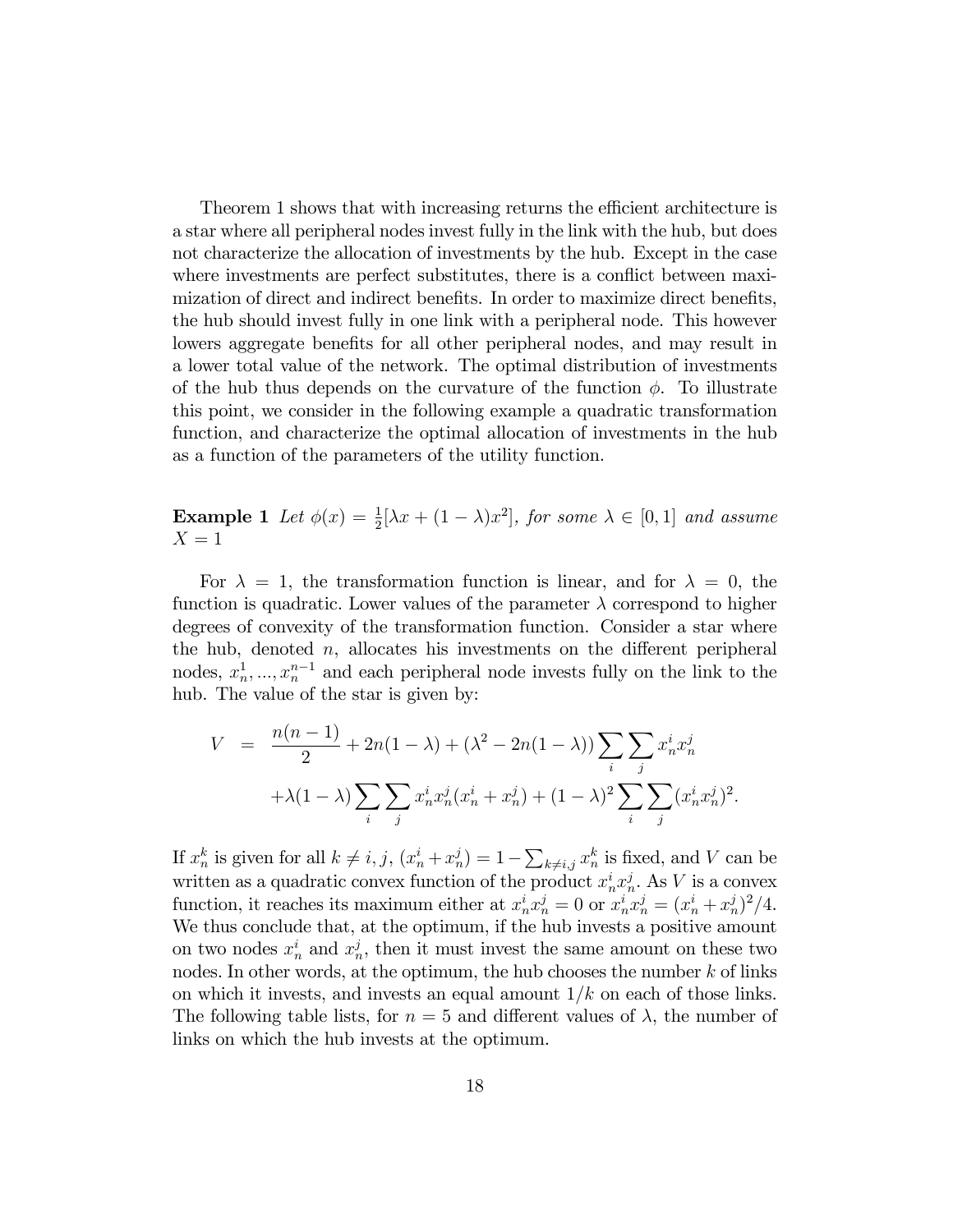|      | optimal number of links     |
|------|-----------------------------|
| 0    |                             |
| 0.9  |                             |
| 0.91 | $\mathcal{D}_{\mathcal{L}}$ |
| 0.92 | 3                           |
| 0.93 |                             |
|      |                             |

Table 1: optimal allocation of the hub's investment with a quadratic function

Table 1 shows that for a large fraction of the paramater range, the hub optimally invests in a single link. As the degree of convexity of the transformation function goes down, the number of links on which the hub optimally invests increases, and when the function is linear, the hub invests equally on all links, as we showed in Theorem 1.

When the transformation function  $\phi$  is concave, the optimal network architecture depends on the specification of the transformation function. This is easily illustrated in the simplest case with three agents. Depending on the function  $\phi$ , either the complete symmetric network or the star network where the hub invests equally on the two links with peripheral agents can be efficient. More precisely, the complete network is efficient if and only if:

$$
4\phi(X/2) - 2\phi(X) \ge (\phi(X) + \phi(X/2))^2.
$$

Hence, the complete network will be efficient when the degree of concavity of the transformation function is high, and the value of a connection is low. With more agents, a number of network architectures can emerge as efficient architectures, depending on the degree of concavity of the transformation function, as illustrated in the following example.

**Example 2** Suppose that  $\phi(x) = \alpha \log(1 + x)$ ,  $X = 1$  and  $\alpha \leq 1/(2 \log 2)$ . Let  $n=4$ .

We compare the value of benefits for three network architectures: the symmetric complete graph  $C$ , the symmetric cycle  $Y$ , and the symmetric star  $S^{11}$  We compute:

<sup>&</sup>lt;sup>11</sup>Given that  $\phi$  is concave, these allocations of investments are optimal for the given network architectures.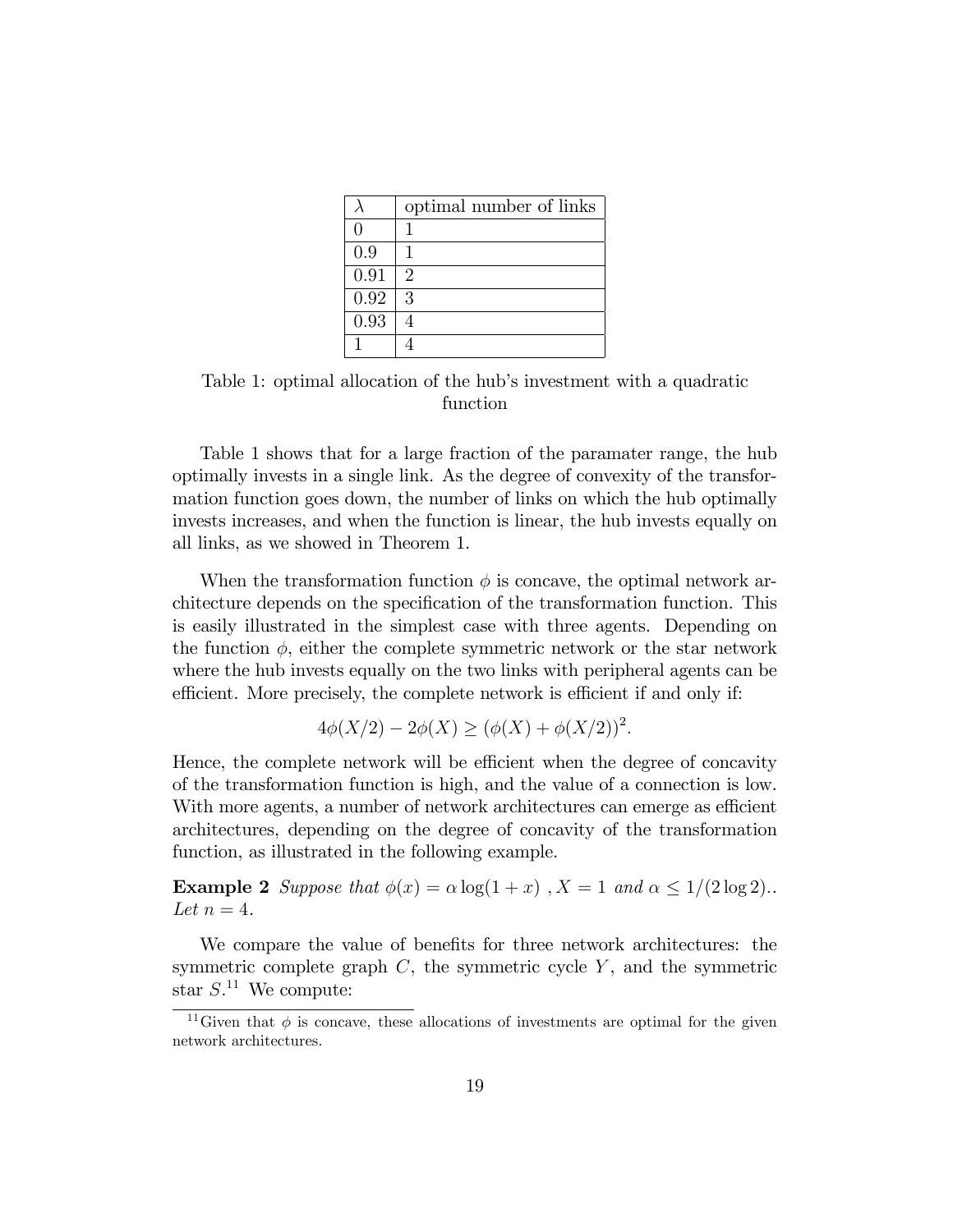$$
V^{C} = 24\alpha \log(4/3),
$$
  
\n
$$
V^{Y} = 16\alpha \log(3/2) + 16\alpha^{2} (\log(3/2))^{2},
$$
  
\n
$$
V^{S} = 6\alpha (\log 2 + \log(4/3)) + 6\alpha^{2} (\log 2 + \log(4/3))^{2}
$$

Let  $\alpha_1 = \frac{3 \log(4/3) - 2 \log(3/2)}{2(\log(3/2))^2} \approx 0.158$  and  $\alpha_2 = \frac{8 \log(3/2) - 6(\log 2 + \log(4/3))}{6(\log 2 + \log(4/3))^2 - 8(\log(3/2))^2} \approx$ 0:185. We can easily check that the complete network dominates the two other architectures for  $\alpha \leq \alpha_1$ , that the symmetric star dominates the two other architectures for  $\alpha \geq \alpha_2$  and that the circle dominates the two other architectures for  $\alpha_1 \leq \alpha \leq \alpha_2$ . While this example does not explicitly characterize the optimal architecture, it shows that for intermediate values of concavity, neither the complete graph nor the star are optimal.

We now turn our attention to stable networks. Since Jackson and Wolinsky  $(1996)$ , it is well known that stable and efficient networks may not coincide when agents only choose the set of links that they form. This conflict between private and social incentives to build links derives from two sources. First, in Jackson and Wolinsky (1996), agents face a coordination problem in the formation of links, as both agents must agree for the link to be formed.<sup>12</sup> Second, in most formulations of network benefits, the formation of a link induces externalities on the other agents, and these externalities cannot be internalized in standard models of network formation.<sup>13</sup>

When investments are separable, every agent can independently contribute to the formation of the link, and the coordination problem is not too severe. However, externalities still play a crucial role, and may prevent the private formation of efficient networks. To understand this fact, consider a situation without externalities, where every agent only derives utility from the agents she is directly connected to.It is easy to see that in that case, the set of efficient and Nash stable networks coincide. If  $\phi$  is concave, it is a dominant strategy for every agent to allocate his resources symmetrically on all links; if  $\phi$  is convex, it is a dominant strategy for all the agents to concentrate all their investments on a single link.

When agents derive utility from indirect connections, externalities become important, and the model with endogenous link strength does not behave

 $12$ It is precisely this coordination problem which led Jackson and Wolinsky to define the concept of pairwise stability, where pairs of agents can coordinate their moves to form a new link.

<sup>&</sup>lt;sup>13</sup>See Bloch and Jackson  $(2004)$  for the study of a model with transfers, where agents can internalize some of those externalities.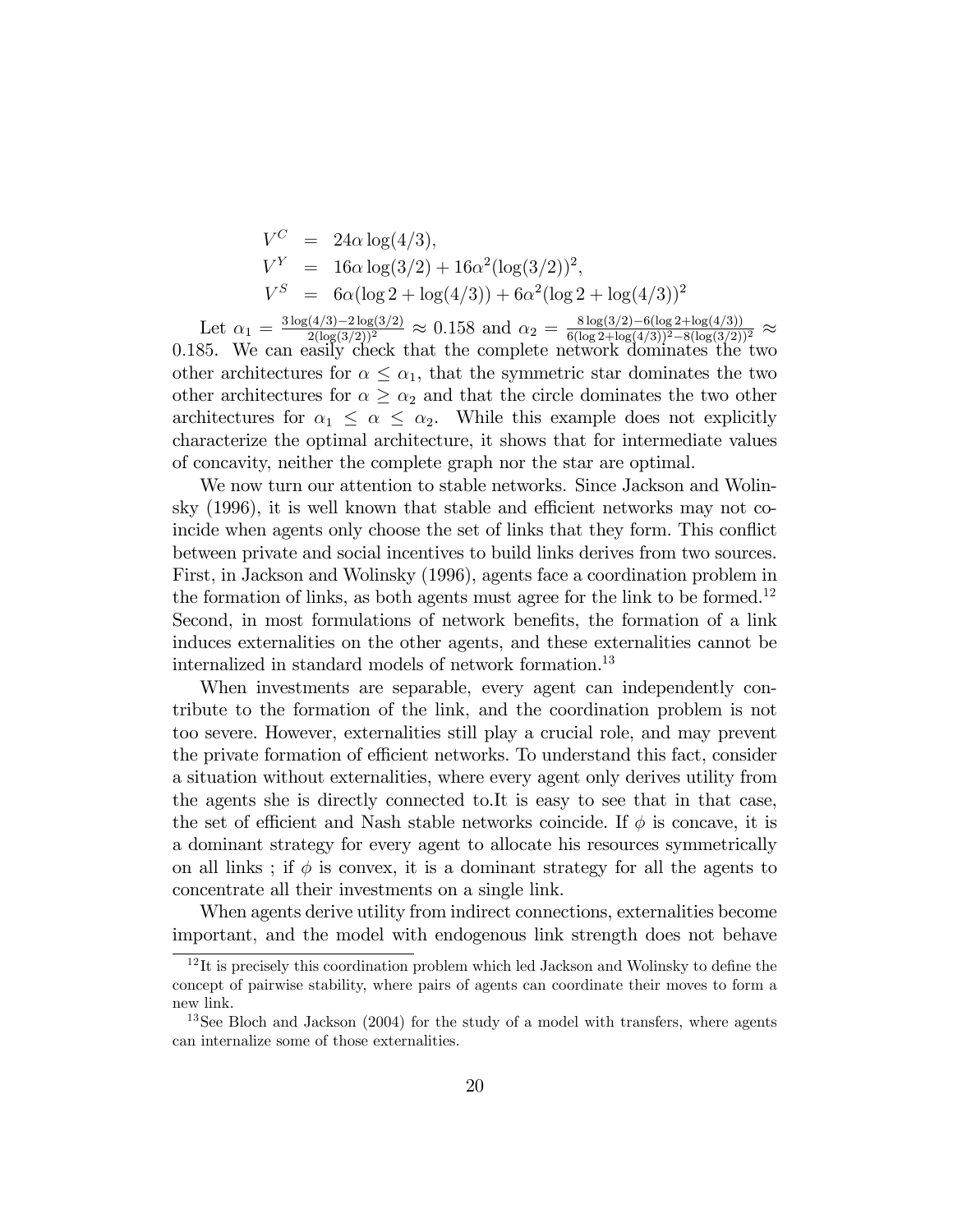differently from standard models of link formation. There is generally a conflict between stable and efficient networks. Consider again Example 1. For  $\lambda$  high enough, the efficient graph is a star where the hub does not specialize completely in one of the links. But, then such a graph cannot be Nash stable because the agent at the hub is strictly better off by investing  $X$ in just one of the links - the hub does not derive any indirect benefits and so is better of by maximising her own direct benefit.

Now, consider the case when  $\phi(x) = \alpha x$  for all x. Suppose  $n = 3$ . In the symmetric star, the hub (say individual 1) derives benefits of  $3X$  and will never want to deviate from the star. Consider peripheral individuals 2 and 3. It is easy to check that the best joint deviation is for both 2 and 3 to set  $x_2^3 = x_3^2 = X$ . Then, 2 and 3 each get additional *direct* benefits of X. However, they lose indirect benefits from each other. This loss equals  $\frac{9}{4}X^2$ . Hence, the star is stable iff  $X \geq \frac{4}{9}$  $\frac{4}{9}$ .

Suppose  $n > 3$ . Again, let 1 be the hub. As before, individual 1 has no profitable deviation. Consider 2 and 3, and potentially mutually profitable deviations where  $x_2^3 = \delta_2, x_2^1 = X - \delta_2$  and  $x_3^2 = \delta_3, x_3^1 = X - \delta_3$ , while other investments are as in the symmetric star. Without loss of generality, let  $\delta_2 \leq \delta_3$ .

Individual 3 gains an additional direct benefit of  $\delta_2$  from 2, but loses the indirect benefit of  $(X + \frac{X}{n-1})$  $(\frac{X}{n-1})^2$  from 2. In addition, 2 also suffers a loss in indirect benefit from each of the other peripheral nodes. The exact loss depends on whether  $p^*(3, i)$  for  $i > 3$  includes 31 or  $(32, 21).$ <sup>14</sup> Hence, the loss in indirect benefit from each of the other nodes  $4, \ldots, n$  is at least  $\delta_2(X+\frac{X}{n-1})$  $\frac{X}{n-1}$ . So, the deviation is profitable if

$$
\delta_2 > \delta_2(n-3)(X + \frac{X}{n-1}) + (X + \frac{X}{n-1})^2
$$

If this inequality holds for some  $\delta_2 < X$ , it must also hold for  $\delta_2 = X$ . Substituting this value of  $\delta_2$ , and simplifying, we get

$$
X < \frac{(n-1)^2}{n(n^2 - 3n + 3)}
$$

Putting these observations together, we get the following.

<sup>&</sup>lt;sup>14</sup>The latter is a possibility since we have assumed  $\delta_3 \geq \delta_2$ .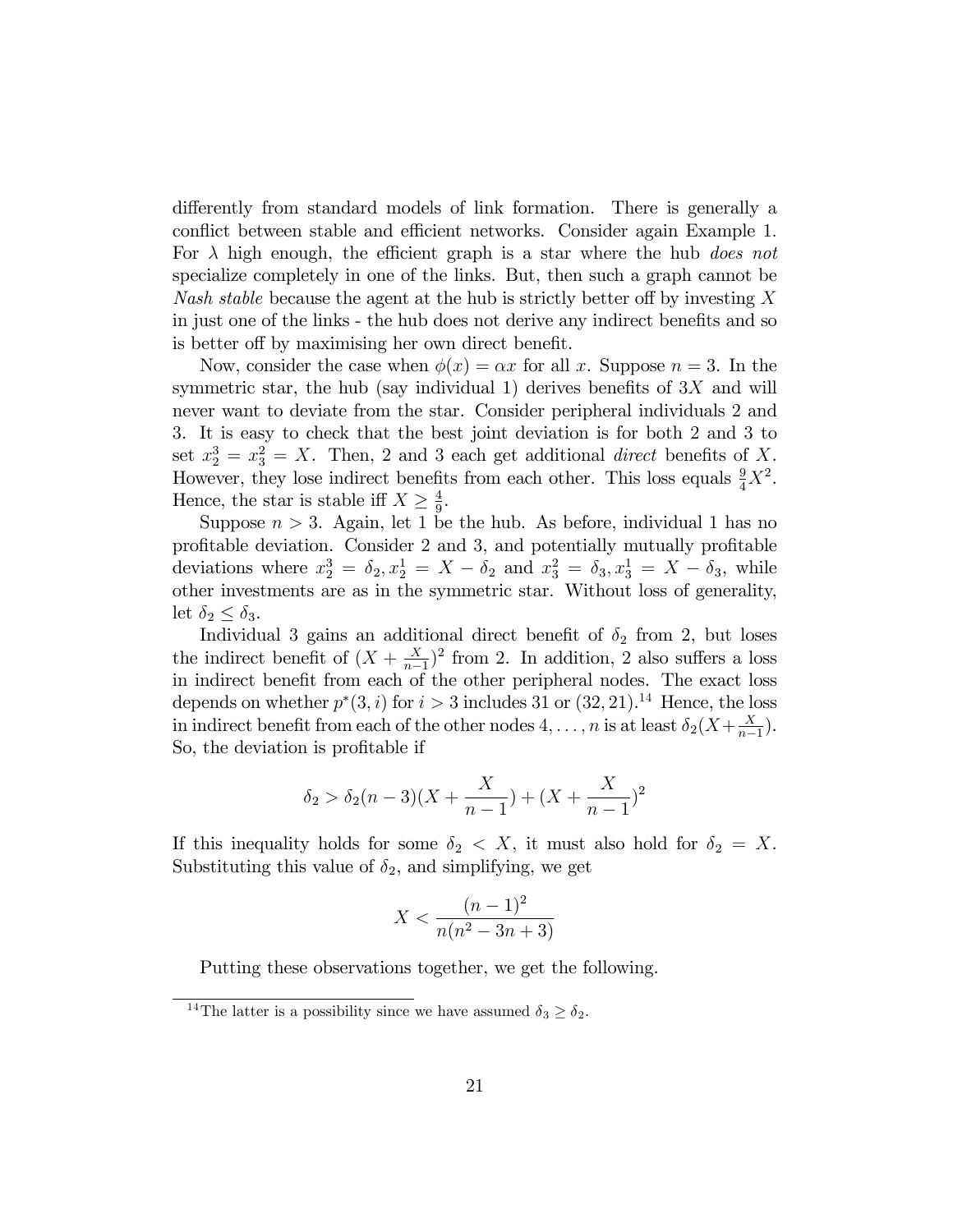**Theorem 2** Suppose that Assumption 1 holds.

(i) There exists a convex function  $\phi$  such that no efficient graph is Nash stable.

(ii) Suppose  $\phi$  is linear. Then, the symmetric star, which is the unique efficient graph, is strongly pairwise stable iff  $X \geq \frac{(n-1)^2}{n(n^2-3n+3)}$ .

Theorem 2 thus illustrates the classic conflict between efficiency and stability in our model. In the case of perfect substitutes, we note that, for  $n \geq 3$ ,  $\frac{(n-1)^2}{n(n^2-3n+3)}$  is decreasing in n so that, as n increases, the lower bound on X decreases. This is easily interpreted. If two nodes divert investment from their links with the hub, they lose indirect benefits from other peripheral nodes. This loss increases with the number of peripheral nodes. As a consequence, it is easier to sustain the efficient network as a stable network when the number of agents in the society increases.

### 3.2 Min Reliability

In this subsection, we first describe efficient networks when the reliability of a path is measured by the strength of its weakest link. We then go on to check whether efficient networks are stable.

Our first result shows that the efficient network must be a tree. With increasing returns, as in the case of product reliability, the star where all peripheral agents invest fully in their relation with the hub is efficient. With perfect substitutes, the hub invests equally in all its relations with the peripheral agents. With decreasing returns, the conflict between maximization of direct and indirect benefits again prevents a complete characterization of the efficient networks.

#### Theorem 3 Suppose that Assumption 1 holds.

(i) For any strictly increasing function  $\phi$ , the efficient network is a tree.

(ii) If  $\phi$  is convex, any efficient network is equivalent to a star where all peripheral agents invest fully in their relation with the hub.

(iii) Moreover, if  $\phi$  is linear, any efficient network is equivalent to a star where the hub invests equally on all its links with peripheral agents.

**Proof.** (i) Consider a graph g with a cycle, and pick one of the links of the cycle with minimal strength. Label  $i$  and  $j$  the two nodes connected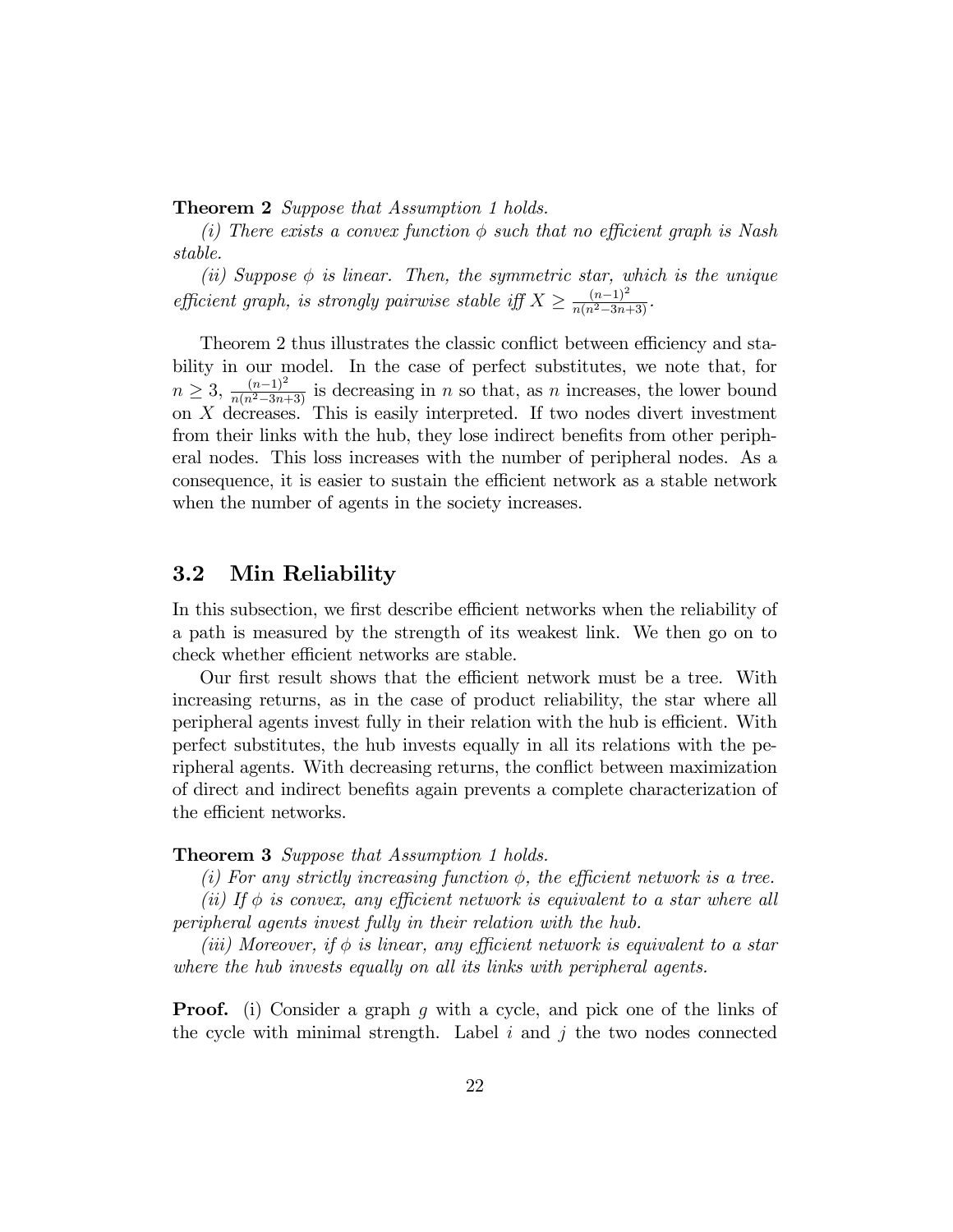by this link, and assume without loss of generality that  $x_i^j > 0$ . Let k be a node directly connected to i such that  $p^*(i, k) = s_{ik}$  (the value of the direct connection between  $i$  and  $k$  is at least as high as the value of any indirect path between i and k). Consider then a new graph architecture  $\bar{q}$  where  $\bar{x}_i^j = 0$  and  $\bar{x}_i^k = x_i^k + x_i^j > x_i^k$ . We claim that aggregate benefits are higher in  $\overline{g}$  than in g. For any nodes  $l, m$  such that  $ij \notin p^*(l, m)$ , the value of the connection is at least as high under  $\overline{q}$  than under q. Furthermore, as  $\phi(\overline{x}_i^k) > \phi(x_i^k)$ , the value of the connection between i and k is strictly greater in the new graph  $\overline{g}$ . Next, consider  $l, m$  such that  $ij \in p^*(l, m)$ . Let l and m now be connected by using the path  $i, i - 1, ..., j + 1$ . Because ij is a link of minimal strength in the cycle, the new path must have value at least as high as  $ij$ . This argument shows that the value of the connection between  $l$ and m in the graph  $\overline{g}$  is at least as high as the value of the connection in the graph g.

(ii) The proof follows the same lines as the proof of Theorem 1

**Step 1:** Start with a tree g of size m and label the link strengths:

$$
z_1 \geq z_2 \geq \ldots \geq z_{m-1}
$$

Construct the star  $S$  as in the proof of Theorem 1. Direct benefits are at least as large in  $S$  as in  $g$ . The sum of indirect benefits in the star  $S$  is easily calculated.

$$
I = 2\sum_{i=1}^{m-2} (m-i-1)z_{m-i}
$$

To check this, note that the link  $z_{m-1}$  is the minimum in all comparisons, and so the sum of indirect benefits obtained between  $m-1$  and other nodes is  $2(m-2)z_{m-1}$ . Similarly,  $z_{m-2}$  is the minimum in  $(m-3)$  comparisons and so on. Note that the arc  $z_{m-1}$  must also be involved in at least  $(m - 2)$ comparisons in the graph g (the minimum being attained if  $z_{m-1}$  connects some terminal node). Similarly, the arcs  $\{z_{m-2}, z_{m-1}\}$  must be the minimum in at least  $(2m - 5)$  connections, and so on. This establishes that the sum of direct and indirect benefits is at least as high in  $S$  as in  $q$ .

Suppose that S is feasible. If  $z_{m-1} < \phi(X)$ , then clearly there is a feasible star whose total utility is strictly higher than that of S and hence that of g. If  $z_{m-1} = \phi(X)$ , then either direct benefits are strictly higher in S or the original g was such that  $m-1$  nodes specialized fully in their investment.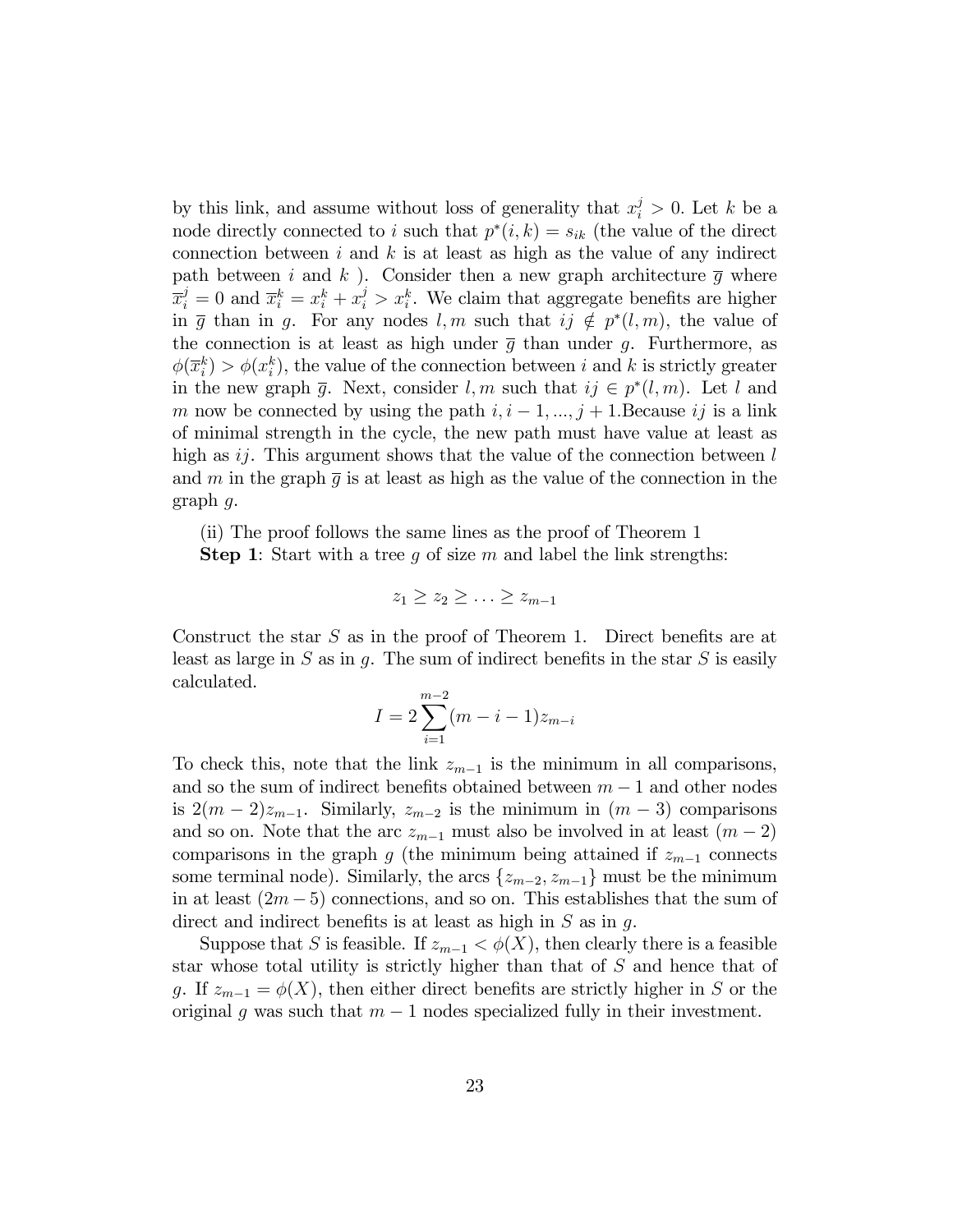**Step 2:** Suppose that S is not feasible. Then,  $z_{m-1} < \phi(X)$ . That is,  $x_{m-1}^m = \phi^{-1}(z_{m-1}) < X$ . Let

$$
i = \min\{k | x_k^m < X\}
$$

and

$$
j = \max\{k | x_m^k > 0\}
$$

Construct the star  $\overline{S}$  where all arcs except the following are the same as in S.

$$
\bar{x_i}^m = \min(X, x_i^m + x_m^j), \bar{x}_m^j = x_m^j - \bar{x}_i^m + x_i^m
$$

Strict convexity ensures that direct benefits are at least as high since

$$
\phi(\bar{x}_i^m) + \phi(\bar{x}_m^j) \ge \phi(x_i^m) + \phi(x_m^j)
$$
\n<sup>(5)</sup>

Note that the following is true for all  $k, l = 1, \ldots, m - 1$ :

$$
(x_k^m + x_m^k) \ge (x_l^m + x_m^l) \to (\bar{x}_k^m + \bar{x}_m^k) \ge (\bar{x}_l^m + \bar{x}_m^l)
$$

That is the ordering of nodes  $1, 2, \ldots, m-1$  in terms of (decreasing) order of strength of links is the same in the two stars. Since  $z_j > z_i$ , the reallocation must have increased indirect benefits too.

Step 3: The argument can be repeated for all components of the graph. We now show that if the graph contains two stars  $S_1$  and  $S_2$ , it is dominated by the graph where the two stars are merged into a single stars, as in the proof of Theorem 1. By merging the two stars centered around  $m_1$  and  $m_2$ into a single star with hub  $m_2$ , direct benefits have increased. Furthermore, indirect benefits for players in star  $S_2$  have strictly increased. For a peripheral agent i in star  $S_1$ , indirect benefits were equal to

$$
I_i = \sum_{j \in S_1 \setminus m_1} \phi(X) + \min{\phi(x_{m_1}^i), \phi((x_{m_1}^j))}
$$
  
=  $(m_1 - 1)\phi(X) + \sum_{j \in S_1 \setminus m_1} \min{\phi(x_{m_1}^i), \phi((x_{m_1}^j))}.$ 

In the new star, indirect benefits are given by:

$$
I_i^* = (m_1 + m_2 - 1)\phi(X).
$$

As  $m_2 \geq 1$  and  $\phi(X) \geq \sum_{j \in S_1 \setminus m_1} \min\{\phi(x_{m_1}^i), \phi((x_{m_1}^j)\}, I_i^* \geq I_i$  and indirect benefits cannot have decreased.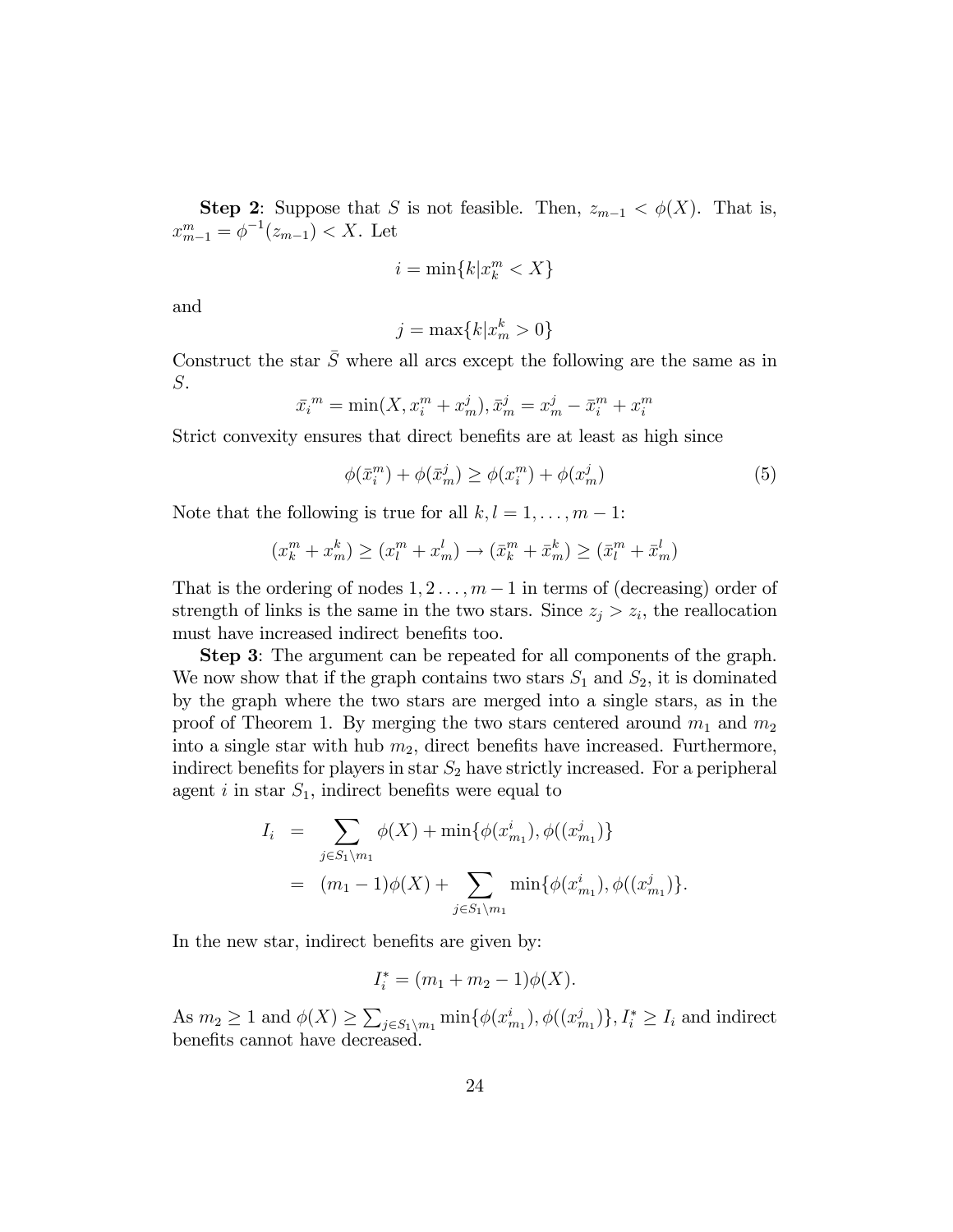(iii) Suppose that  $\phi$  is linear, and that the hub invests different amounts on its links with peripehral nodes. Let *i* be a node for which  $x_n^i$  is maximal, and j a node for which  $x_n^j$  is minimal. Consider a reallocation of investments,  $\widetilde{x}_n^i = x_n^i - \varepsilon, x_n^j = x_n^j + \varepsilon$ . This reallocation does not affect direct benefits. For  $\varepsilon$  small enough, it only reduces indirect benefits between i and other players who are connected to the hub by links of maximal strength by  $\varepsilon$ . Indirect benefits between player j and all these players have been increased by  $\varepsilon$ , and indirect benefits between players *iand j* have strictly increased. Hence, this reallocation of investments has strictly increased the value of the graph, showing that the hub must put equal weight on all links with peripheral agents.  $\blacksquare$ 

Theorem 3 shows that every pair of agents is connected by a single path when reliability is measured by the strength of the weakest link. This result is easily explained: if two agents are connected by two paths, a reallocation of investments towards one of the two paths will necessarily increase the minimal value of the connection, and result in higher benefits. When the function  $\phi$  is convex, Theorem 3 shows that a star is efficient, but does not determine the allocation of the investments of the hub. As in the case of product reliability, the following example shows that the hub will either choose to invest fully in one link, or to allocate its investment across different links, depending on the convexity of the function  $\phi$ .

**Example 3** Let  $\phi(x) = \frac{1}{2}x^{\alpha}$  with  $\alpha \ge 1$  and  $X = 1$ .

For  $n = 3$ , we compute the value of the star when the hub allocates x on its link with one of the nodes, and  $(1 - x)$  on the other:

$$
V = \frac{3}{2} + \frac{1}{2} \{x^{\alpha} + (1 - x)^{\alpha} + \min\{x, 1 - x\}^{\alpha}\}.
$$

It is easy to check that V is a convex function of x on the two intervals  $[0,1/2]$ and [1/2, 1], so that the maximum is either obtained for  $x = 0$  or  $x = 1/2$ or  $x = 1$ . A simple computation shows that if  $\alpha \leq \frac{\log 3}{\log 2}$ , the maximum is attained at  $x = 1/2$  and if  $\alpha \ge \frac{\log 3}{\log 2}$ , the maximum is attained either at  $x = 0$ or  $x=1$ .

Contrary to the case of product reliability, the star need not be the only efficient architecture. Because distances do not matter with min reliability, a number of alternative network architectures can give rise to the same value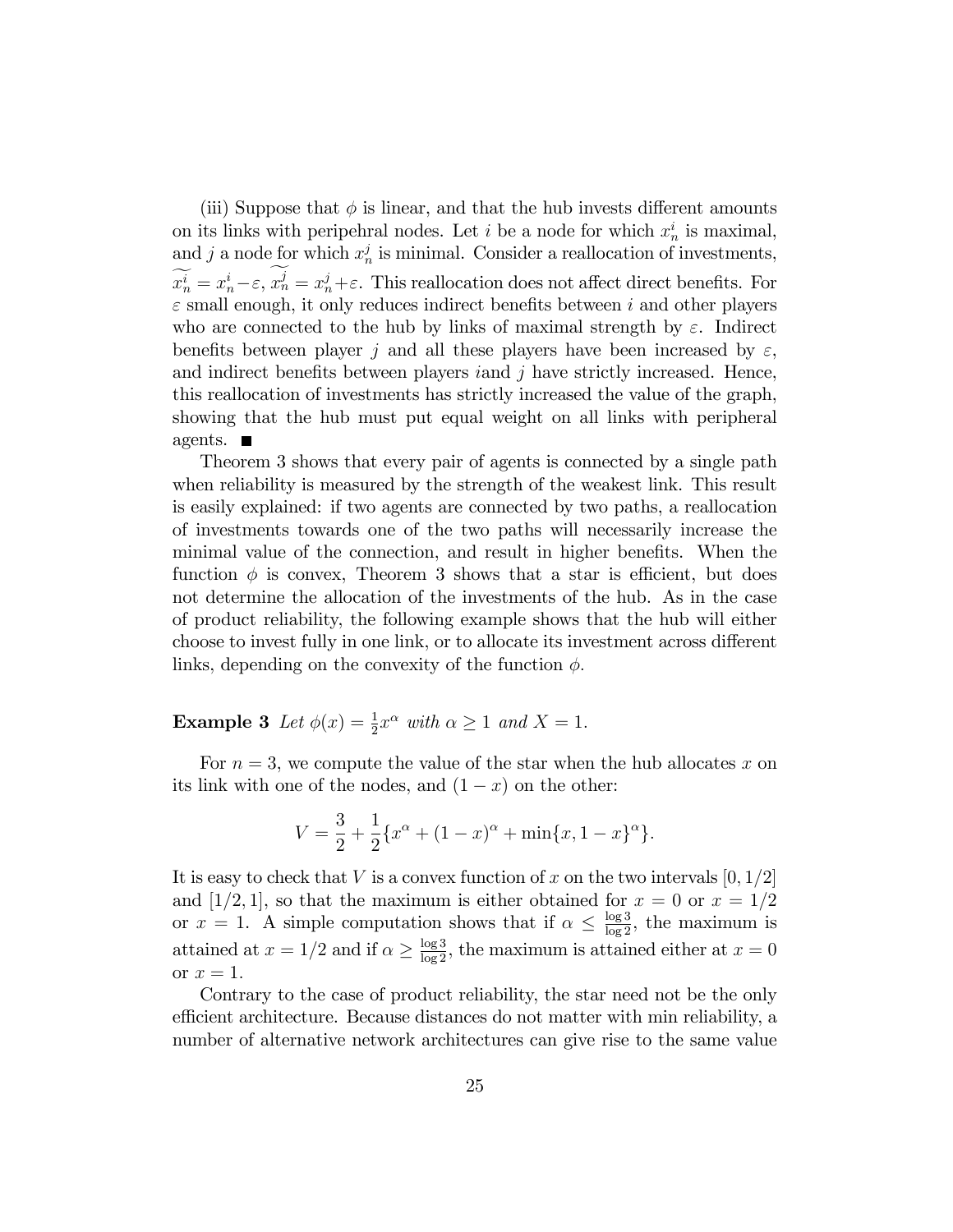as the star. Suppose for example that a star where the hub invests fully in one of the links is efficient. Then a line, where the second node invests fully in its connection with the first agent gives rise to the same aggregate benefits as the star. In the case of perfect substitutes, a star where the hub invests equally in all its links is efficient. Then, as the following proposition shows, any tree where all links have equal strength is an efficient network.

#### **Proposition 1** Suppose that Assumption 1 holds. If  $\phi$  is linear, then any tree can be supported as an efficient network.

**Proof.** We propose an algorithm which shows that for any tree, there exists a feasible allocation of investments such that all links have equal strength.Pick any node  $x_0$  as the root of the tree. Define then a binary predecessor relation corresponding to this root :  $i \prec j$  if and only if  $i \in P(j, x_0)$  where  $P(j, x_0)$  is the unique path from j to  $x_0$ . One may also define the immediate predecessor of a node j as the node i such that  $i \prec j$  and if  $k \prec j$  and  $k \neq i$  then  $k \prec i$ . Given that the network is a tree, this unique immediate predecessor is well defined. Now, to any node x in the tree, attach an integer  $\kappa(x)$ which corresponds to the number of nodes which have  $x$  as a predecessor, i.e.,  $\kappa(x) = \#\{i, x \prec i\}$ . Clearly, if x is a leaf of the tree,  $\kappa(x) = 0$  and for the root,  $\kappa(x_0) = n-1$ . For any node x, let  $I(x) = \{y_1, ..., y_m, ..., y_M\}$  denote the set of nodes which admit  $x$  as an immediate predecessor. Finally, consider the following allocation of resources for node x: invest  $X(\kappa(y_m) + 1)/(n - 1)$ on each point  $y_m \in I(x)$  and invest the remainder,  $X(n - 1 - \kappa(x))/(n - 1)$ on the relation with the unique immediate predecessor of  $x$ . Clearly, this allocation of resources satisfies individual budget balance. Now, consider any link between x and y and assume without loss of generality that  $x$  is the immediate predecessor of y. Then the value of the link is  $X(\kappa(y) + 1 + n (1-\kappa(y))/(n-1) = nX/(n-1)$  which is independent of x and y. Hence, this allocation of resources results in all links having equal strength.  $\blacksquare$ 

Turning to the case of decreasing returns, we face the same conflict between maximization of direct and indirect benefits as in the case of product reliability. The following Proposition provides a very partial characterization of efficient networks in that case. It implies that a star can never be efficient.

**Proposition 2** Suppose that Assumption 1 holds, the function  $\phi$  is strictly concave and  $n \geq 4$ . If a network is efficient, then no agent can put positive investment on two or more terminal nodes.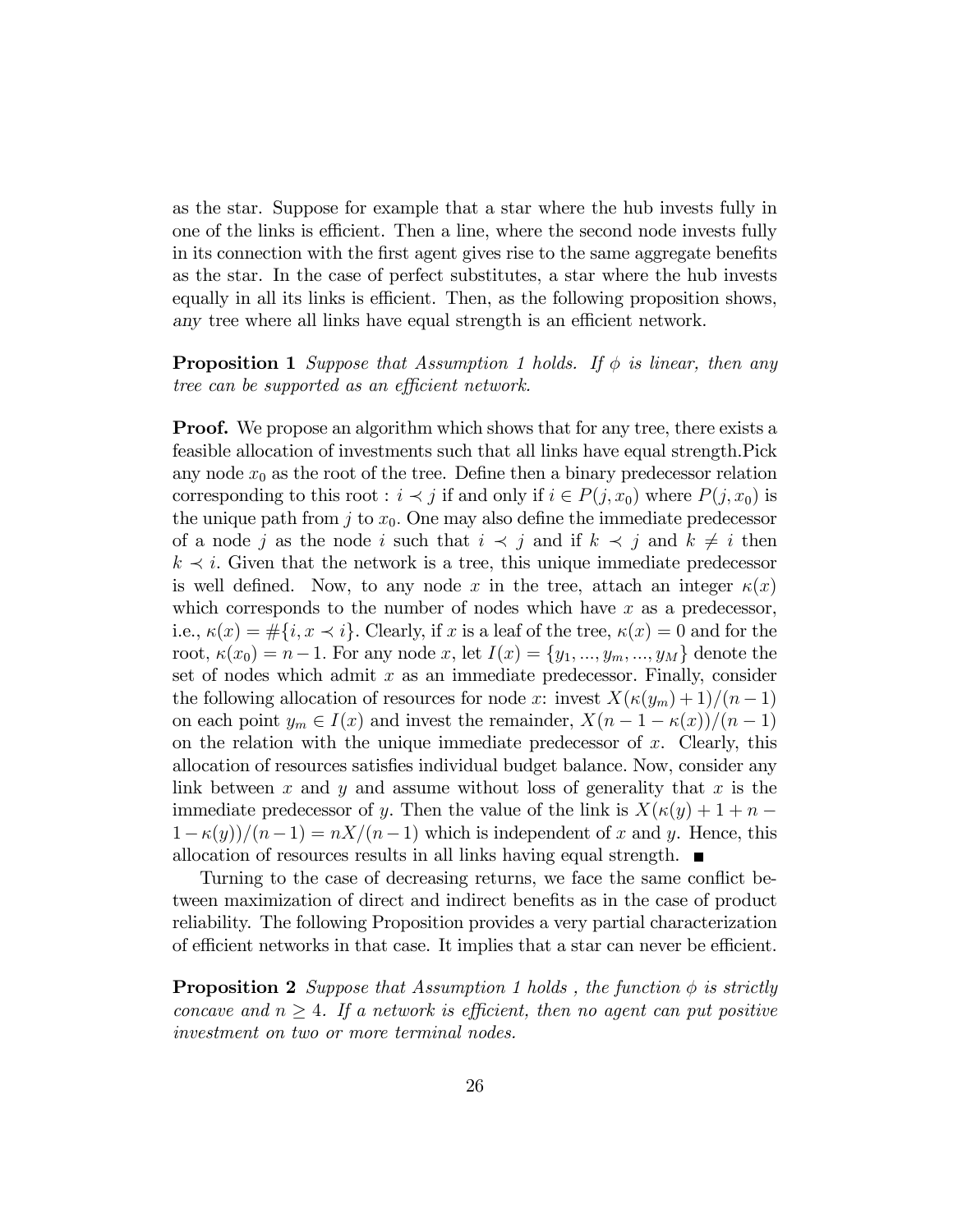**Proof.** Consider a graph where some agent i is connected to two terminal agents j and k. Because  $n \geq 4$ , agent i is also connected to some other agent  $l$  in the network from whom  $i$  derives direct benefits. Without loss of generality, suppose that  $x_i^j \ge x_i^k > 0$  so that  $s_{ij} = X + x_i^j \ge s_{ik} = X + x_i^k$ .

Consider first the case where  $x_i^j + x_i^k = X$ . We then have  $s_{il} \leq X < s_{ij}$ . Consider then a reallocation  $\hat{x}_i^l = x_i^l + \varepsilon = \varepsilon$ ,  $\hat{x}_i^j = x_i^j - \varepsilon$ . By concavity, for  $\varepsilon$  small enough,

$$
\phi(\widehat{x}_i^l) + \phi(\widehat{x}_i^j) > \phi(x_i^l) + \phi(x_i^j),
$$

so this allocation results in an increase in direct benefits. Furthermore, consider indirect benefits. This reallocation has reduced all indirect benefits from player j through player i where  $s_{ij}$  is the minimum link value. (So in particular, this does not change indirect benefits using the link  $il$ ). For all these indirect benefits, the loss is equal to  $\phi(\hat{x}_i^j)$  $\phi(x_i^j) - \phi(x_i^j)$  $i<sup>j</sup>$ ). On the other hand, this reallocation has increased at least all indirect connections from player l through player i where  $s_{il}$  is the mimimum link value. For all these indirect benefits, the increase is equal to  $\phi(\hat{x}_i^l) - \phi(x_i^l)$ . Clearly, the number of indirect connections increased by the reallocation is at least as large as the number of indirect connections reduced by the reallocation, and as  $\phi(\widehat{x}_i^l) + \phi(\widehat{x}_i^j)$  $\phi^{j}_{i}$ ) >  $\phi(x_{i}^{l}) + \phi(x_{i}^{j})$  $\binom{3}{i}$  the total value of indirect connections has increased. This shows that the initial graph cannot be efficient.

Consider now the case where  $x_i^j + x_i^k < X$  and consider the following reallocation  $\hat{x}_i^j = x_i^j + x_i^k$ ,  $\hat{x}_j^i = X - x_i^k$ ,  $\hat{x}_j^k = x_i^k$ ,  $\hat{x}_k^j = X$ . After this reallocation, the links become  $s_{ij}$ ,  $s_{jk}$  and the value of the terminal link,  $s_{jk}$ is the same as the value of the terminal link  $s_{ik}$ . On the other hand, we claim that the value of link  $s_{ij}$  has strictly increased. In fact,

$$
\widehat{s}_{ij} = \phi(\widehat{x}_i^j) + \phi(\widehat{x}_j^i) = \phi(x_i^j + x_i^k) + \phi(X - x_i^k)
$$

whereas

$$
s_{ij} = \phi(x_i^j) + \phi(X).
$$

As long as  $x_i^j + x_i^k < X$ ,  $x_i^j \ge x_i^k > 0$  and, and by strict concavity of the function  $\phi$ ,

$$
\phi(x_i^j + x_i^k) + \phi(X - x_i^k) > \phi(x_i^j) + \phi(X).
$$

This argument shows that this reallocation has strictly increased direct benefits. But the only indirect benefits which have been affected by this reallocation are the indirect benefits flowing from connections to j and k. Now as  $\widehat{s_{ij}} > s_{ij} \geq s_{ik} = \widehat{s_{ik}}$ , the value of indirect connections to player k are at least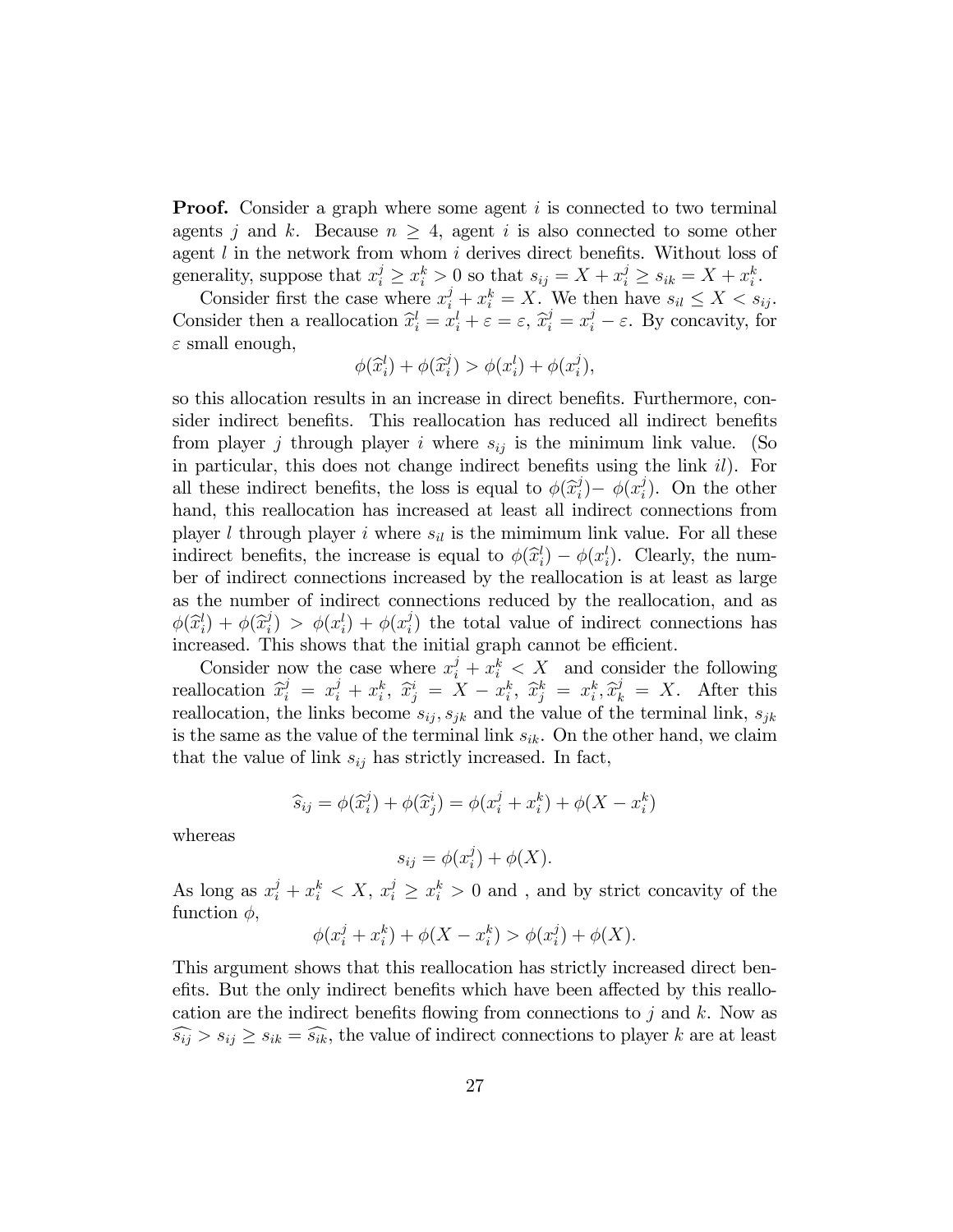as large after the reallocation. Similarly, as  $\hat{s}_{ij} > s_{ij}$ , the value of indirect connections to player  $j$  cannot have beend reduced by the reallocation. This shows that the initial network cannot be efficient.  $\blacksquare$ 

**Corollary 1** Suppose Assumption 1 holds, and  $\phi$  is strictly concave. If  $n \geq$ 4, then an efficient graph cannot be a star.

**Proof.** Suppose q is a star. Then, if q is efficient, the hub must be investing fully on one link. Then, the aggregate utility from  $g$  is equivalent to that of a line g' where one of the links, say ij has strength  $s_{ij} = 2\phi(X)$ , while all other links have strength  $\phi(X)$ .

Without loss of generality, let  $i$  not be a peripheral node in  $g'$ , and suppose  $ik \in g$ . Let i split her investment between j and k. From strict convexity, direct benefits go up. Also, since  $g'$  is a line where all links other than ij have strength  $\phi(X)$ , there is no loss in indirect benefits. Hence, g' (and so g) cannot be efficient.  $\blacksquare$ 

We now examine the stability of efficient networks when the reliability function is  $R^m$ . If  $\phi$  is strictly convex, Example 3 shows that the efficient network architecture may fail to be Nash stable. As in the case of product reliability, the maximization of indirect benefits requires that the hub divides its investment over two nodes for  $\alpha$  low enough. However, the hub of the star has an incentive to concentrate its investment on a single link in order to maximize his private benefits. In the case of perfect substitutes, no agent has an incentive to deviate from an equal allocation of link strengths, as this would reduce the value of the weakest link. Hence, we obtain:

#### Theorem 4 Suppose that Assumption 1 holds.

(i) There exists a strictly convex  $\phi$  such that the efficient network is not Nash stable.

 $(ii)$ If  $\phi$  is linear, then, any tree with equal strength on all links is strongly pairwise stable.

**Proof.** We only prove (ii). Every link in a symmetric tree has strength  $\frac{n}{n-1}X$ . Since distance between nodes does not matter under  $R^m$ , every node derives a benefit of  $\frac{n}{n-1}X$  from every other node. It is easy to check that no deviation by a pair can improve both individuals' payoffs.  $\blacksquare$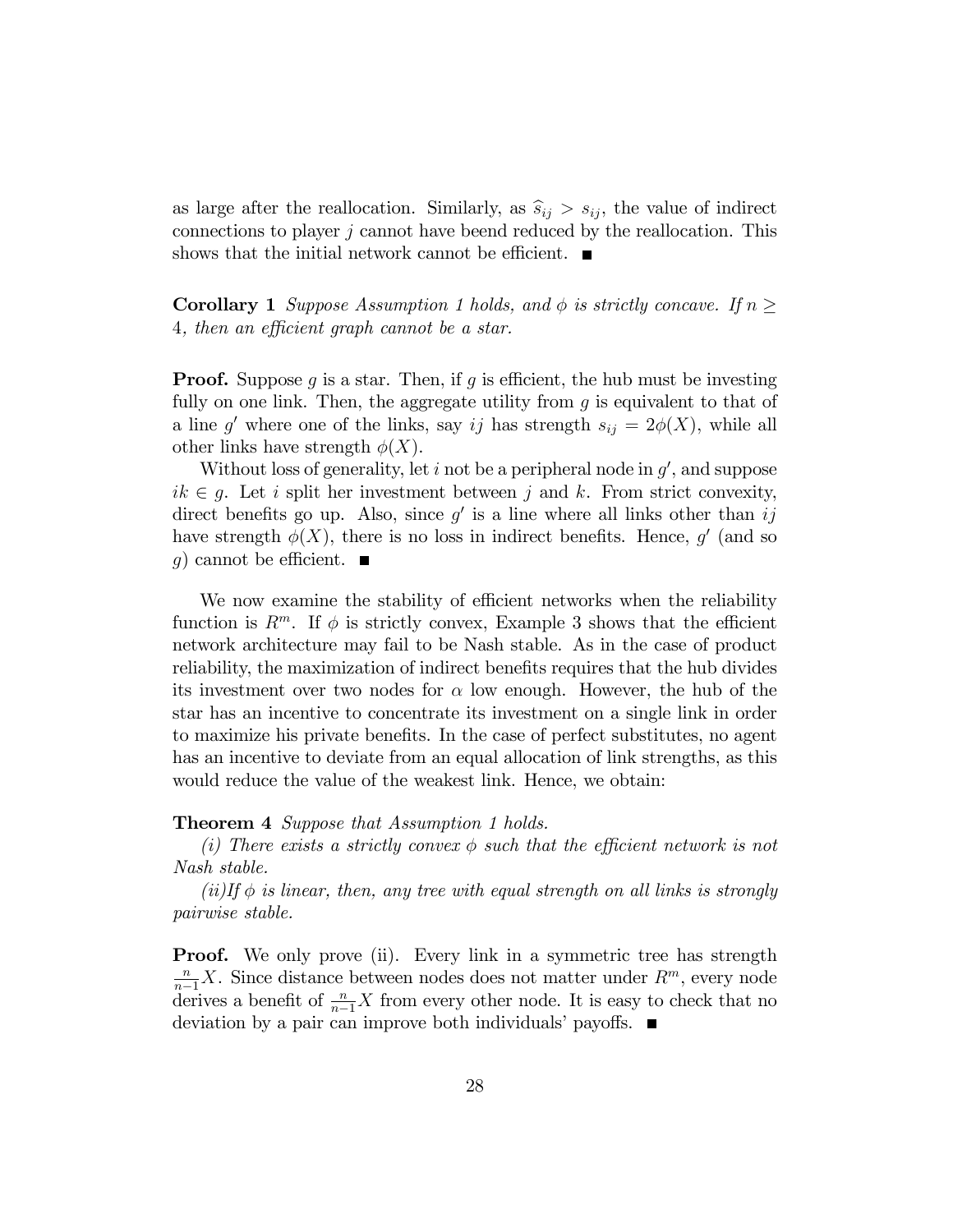## 4 Perfect Complements

We now consider the case of perfect complements. In this case, both agents need to invest for the link to be formed. This corresponds to friendship networks where both agents must exert effort for a communication link to be established. We first obtain a partial characterization result for product reliability, and then give a complete description of efficient networks for min reliability.

#### 4.1 Product reliability

When reliability is measured by the product of the strengths of communication links, we first show that, as opposed to the case of separable investments, the efficient network must contain a cycle.

**Proposition 3** Suppose Assumption 2 holds. If g is efficient, it cannot have any component with three or more nodes which is a tree.

**Proof.** Suppose  $g$  is efficient and has a component with three or more nodes, where two nodes have degree one. Denote these nodes by  $i$  and  $j$  and their immediate predecessors by  $k$  and  $l$  respectively. Because the component is connected, the degrees of  $k$  and  $l$  are necessarily greater than one. But this implies that  $x_k^i < X$  and  $x_l^j < X$ . Furthermore because  $\sum$  $m \in N \setminus \{i\}$  $x_k^m \leq$ 

 $X, x_k^m \leq X - x_k^i$  for all node  $m \neq i$  to which k is connected. Now, this implies that the value of the indirect connection between  $i$  and  $j$  in the graph is strictly smaller than  $\min\{X - x_k^i, X - x_l^j\}$  $\binom{1}{l}$ . Furthermore, in an efficient graph,  $x_i^k = x_k^i$  and  $x_j^l = x_l^j$  $\mu$  so that individual i can invest  $X - x_k^i$  in the direct link with j and individual j can invest  $X - x_l^j$  $\mathbf{I}_l^j$  in the link with i. But, because the value of the indirect link is smaller than  $\min\{X - x_k^i, X - x_l^j\}$  $\{ \}$ , the investment in the direct link strictly increases the value of the graph, yielding a contradiction.

The proof of the theorem is completed with the observation that in a tree, at least two nodes have degree one.

Unfortunately, we have been unable to characterize completely efficient networks when inputs are perfect complements. For low values of  $n$ , we can show that the circle is the unique efficient network structure.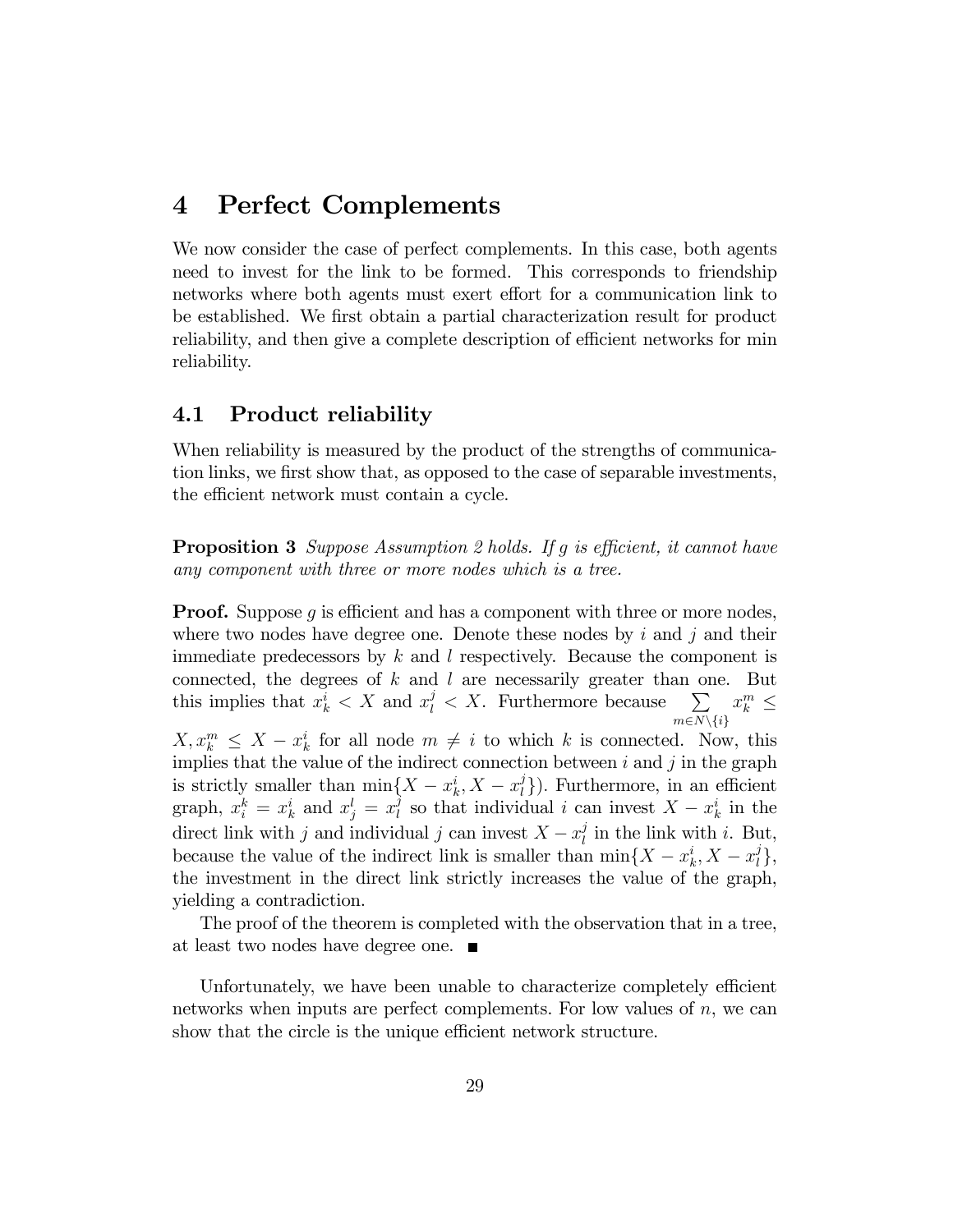**Proposition 4** Suppose Assumption 2 holds. For  $3 \leq n \leq 7$ , the circle where every link has value  $X/2$  is the unique efficient network.

**Proof.** For  $n = 3$ , the circle is the only connected graph which is not a tree. Now, notice that direct benefits are equal to  $nX$  and hence are maximal in the circle. For  $n = 4, 5$ , we show that the circle also maximizes the value of indirect benefits. Notice first that the value of an indirect connection is always bounded above by  $(X/2)^2$  as the middle player must allocate X over at least two links. For  $n = 4$  and  $n = 5$  all indirect connections in the circle are of length 2 and have value  $(X/2)^2$ . Hence, the circle achieves the highest sum of indirect links and is efficient. It is easy to check that any other allocation of investments results in a lower value of indirect links, so the circle with links of equal strength is uniquely efficient.

Suppose now that  $n = 6, 7$ . The indirect benefit for any node in the circle is

$$
I = \frac{X^2}{2} + \frac{X^3}{4}
$$

Consider any other graph  $g$ . If this graph is to "dominate" the cycle, then at least one node (say  $i^*$ ) has to derive an indirect benefit exceeding I. For each  $k$ , check that the circle maximises indirect benefits from nodes at a distance of  $k$ . So, if i is to derive a larger indirect benefit in  $g$ , it must have more than two nodes at a distance of  $2^{15}$ 

It is tedious to show that the maximum indirect benefit that  $i^*$  can derive occurs when  $i^*$  has two neighbours,  $j_1, j_2$ , with each neighbour of  $i^*$ having three neighbours including  $i^*$  itself. Moreover, the optimum pattern of allocation from the point of view of  $i^*$  is

$$
x_i^{j_1} = x_i^{j_2} = x_{j_2}^i = x_{j_2}^i = \frac{1}{2}
$$

This yields  $i^*$  a total indirect benefit of  $\frac{X^2}{2} < I$ .

For larger numbers of players, the above argument does not hold. The circle may be dominated by denser graphs, where the number of indirect connections is lower but the distance of indirect connections is lower as well. The following example shows that the circle can indeed be dominated by another network architecture (the "Petersen graph")<sup>16</sup> for  $n = 10$ .

<sup>&</sup>lt;sup>15</sup>Since  $n \leq 7$ , the maximum distance between any two nodes in the circle is 3.

<sup>&</sup>lt;sup>16</sup>See Holton and Sheehan(1993).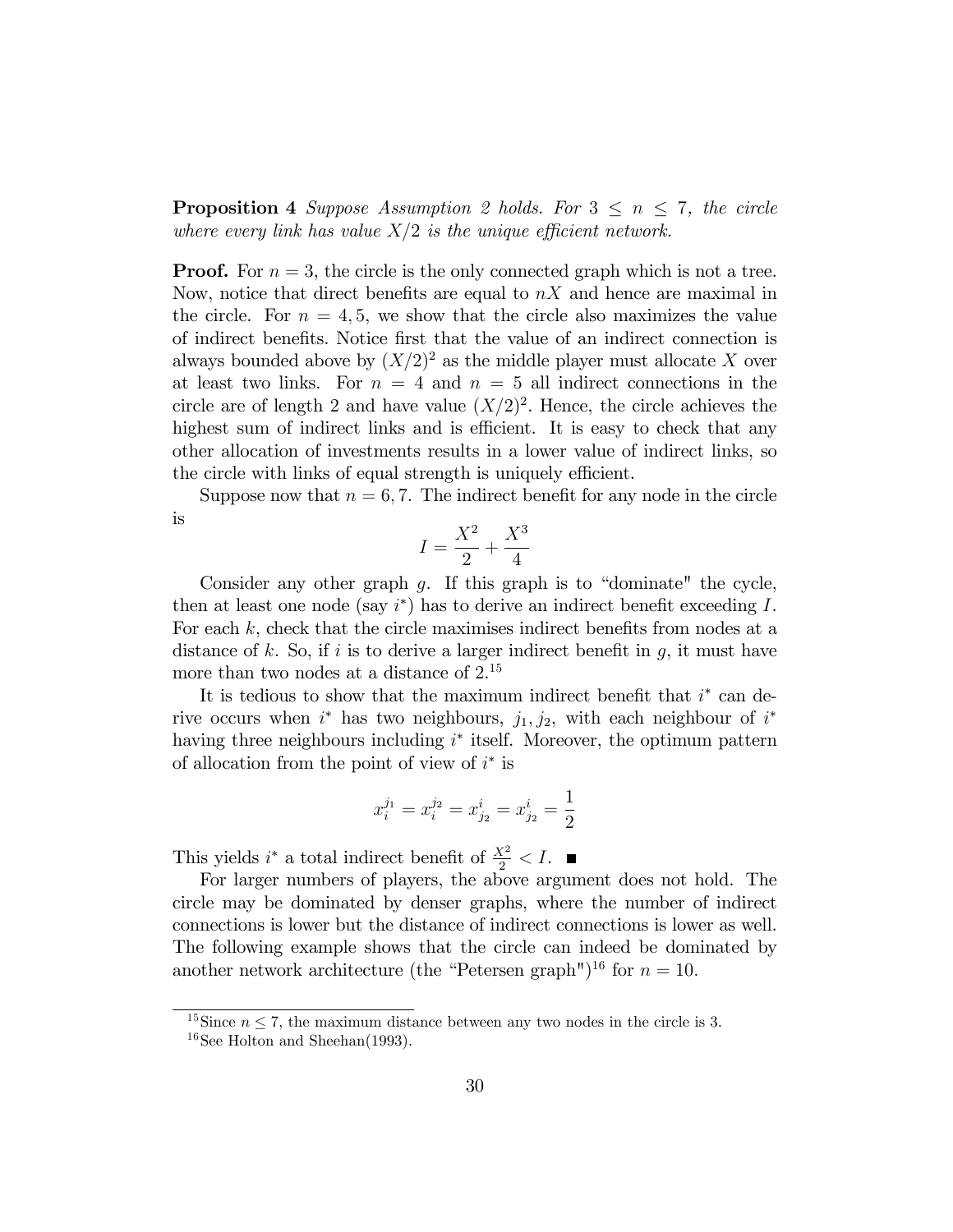

Figure 1: The Petersen graph

#### **Remark 1** Let  $n = 10$ . The circle may be dominated by the Petersen graph.

The Petersen graph is a regular graph of degree 3 such that, for any node i, and any neighbors j and  $k$  of i, the set of direct neighbors of j and k (other than  $i$ ) is disjoint. Consider the Petersen graph where every link has value  $X/3$ . The direct benefits are maximized, and each player has 6 indirect connections of length 2 and value  $(X/3)^2$ . Hence, the value of indirect connections for any player is  $6X^2/9 = 2X^2/3$ . In the circle, each player has 2 indirect connections of length 2, 2 indirect connections of length 3, 2 indirect connections of length 4 and 1 indirect connection of length 5, so the total value of indirect connections is given by

$$
IC = \frac{X^2}{2} + \frac{X^3}{4} + \frac{X^4}{8} + \frac{X^5}{32}.
$$

For small values of  $X$ , it is obvious that

$$
IC<\frac{2X^2}{3}
$$

so that the Petersen graph dominates the circle.

The symmetric cycle is always stable, as the following Proposition shows.

**Proposition 5** Let Assumption 2 hold. Then, the symmetric cycle is both Nash stable and strongly pairwise stable.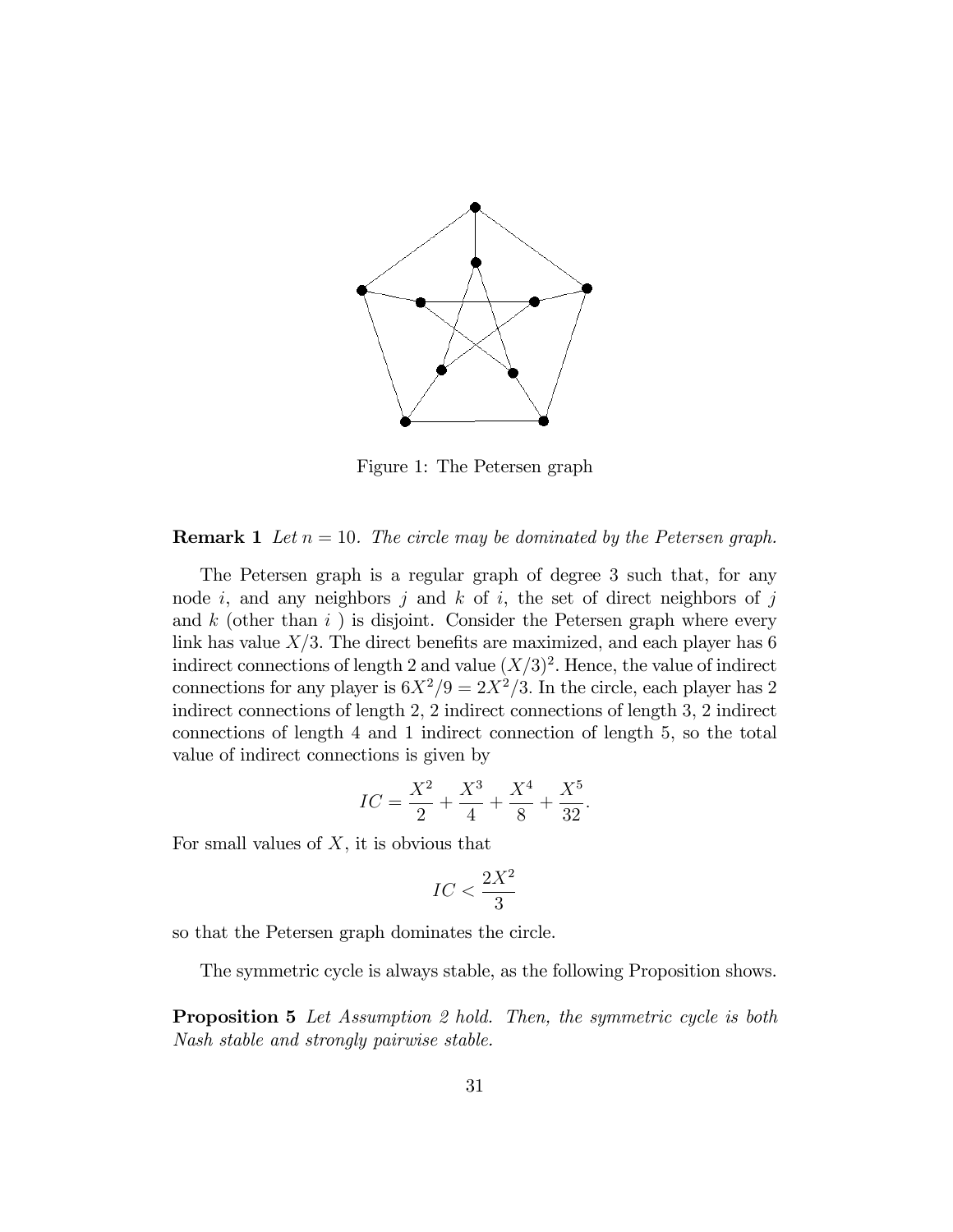**Proof.** : It is straightforward to check that the symmetric cycle is Nash stable. We just show that the symmetric cycle is strongly pairwise stable.

In the symmetric cycle, each  $i$  gets a direct benefit of  $X$ . No pattern of investment can result in higher direct benefits. So, we check whether a deviation by  $i$  and  $j$  can improve their indirect benefits.

Suppose  $i$  and  $j$  are neighbours in the cycle. Consider the effect on  $i$  of increasing investment to  $\frac{X}{2} + y$  by both i and j on the link ij, and decreasing their investments on their other neighbours by  $y$ . The change in indirect benefit for *i* from *j*'s other neighbour is  $(\frac{X}{2} + y)(\frac{X}{2} - y) - (\frac{X}{2})$  $(\frac{X}{2})^2 < 0$ . A similar calculation shows that i also loses from nodes which are further away.

Suppose i and j ae not neighbours in the cycle. Let i and j mutually invest  $y$  each on the link  $ij$  and simultaneously decrease investment on their previous neighbours by  $\frac{y}{2}$ . It is easy to check that this is the best possible deviation.

Clearly, this can only increase indirect benefit for  $i$  if there is some  $k$  such that the distance between i and k is now lower. This means that i accesses k through j. Let k be a neighbour of j. Then, the indirect benefit for i from  $k$  is

$$
I = y(\frac{X - y}{2}) = \frac{Xy}{2} - \frac{y^2}{2}
$$

Now, i has reduced the strength of links with each of its previous neighbours by  $\frac{y}{2}$ . Also, since k is not at a distance of 2 from i in the cycle, there must be some node m, distinct from k which is at a distance of 2 from i. The loss in indirect benefit for  $i$  from  $m$  is

$$
I' = \left(\frac{X-y}{2}\right)\frac{X}{2} - \frac{X^2}{4} = \frac{Xy}{2}
$$

Hence, the indirect been fit for i from  $k$  is lower than the loss in indirect benefit from  $m$ .

Repeating this argument, it can be shown that  $i$ 's total indirect benefit will actually go down as a result of the deviation.

#### 4.2 Min Reliability

Efficient networks architectures are easily characterized with min reliability.

**Proposition 6** If Assumption 2 holds, the efficient graphs are the symmetric line and the cycle.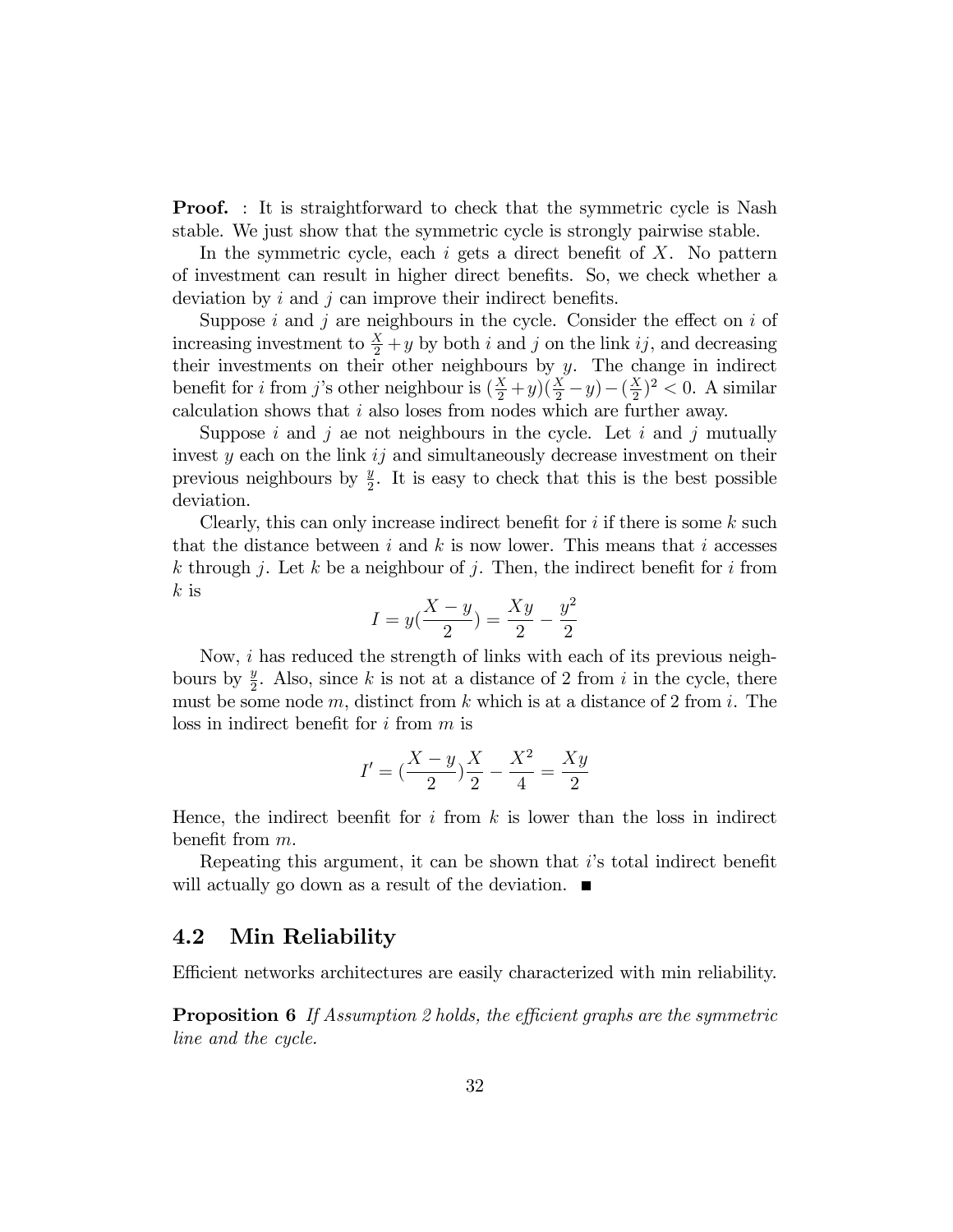**Proof.** Consider any node i, and suppose that j is a neighbour of i. The maximum indirect benefit that  $i$  can get from any node using a path involving ij is  $\min(x_i^j)$  $i, X - x_i^j$  $\mathbf{z}_i^j$ , since  $x_j^i + x_j^k \leq X$  for all  $k \neq i, j$ . Hence, for any node, the maximal indirect benefit from any other node is  $\frac{X}{2}$ , which is obtained by equalizing the value of every link at  $X/2$ . Any other architecture must involve some link of value smaller than  $X/2$  and hence decrease the value. Note that the symmetric cycle yields every node a total benefit of  $(n-1)\frac{X}{2}$ . Hence, these must be efficient architectures.

Clearly, no node with degree greater than 2 can attain this value. Also, no disconnected graph can be efficient. Hence, the line and cycle must be the *only* efficient graphs.  $\blacksquare$ 

Because distances do not matter with min reliability, in the symmetric line and cycle, each node derives a benefit of  $\frac{X}{2}$  from every other node. It is trivial to check that no deviation by a pair (or coalition) can improve mutual payoffs. Hence, we have the following result.

Proposition 7 Suppose Assumption 2 holds. Then, the symmetric line and the cycle are both Nash stable and strongly pairwise stable.

# 5 Conclusion

In this paper, we analyze the formation of communication networks when players choose endogenously their investment on communication links. We consider two alternative definitions of network reliability; product reliability, where the decay of information depends on the product of the strength of communication links, and min reliability where the speed of connection is affected by the weakest communication link. When investments are separable, we show that the architecture of the efficient network depends crucially on the shape of the transformation function linking investments to the quality of communication links. With increasing marginal returns to investment, the efficient network is a star; with decreasing marginal returns, the conflict between maximization of direct and indirect benefits prevents us from obtaining a complete characterization of efficient networks. However, we show that with min reliability, the efficient network must be a tree. Furthermore, in the particular case of linear transformation functions, we show that in an efficient network, all links must have equal strength. When investments are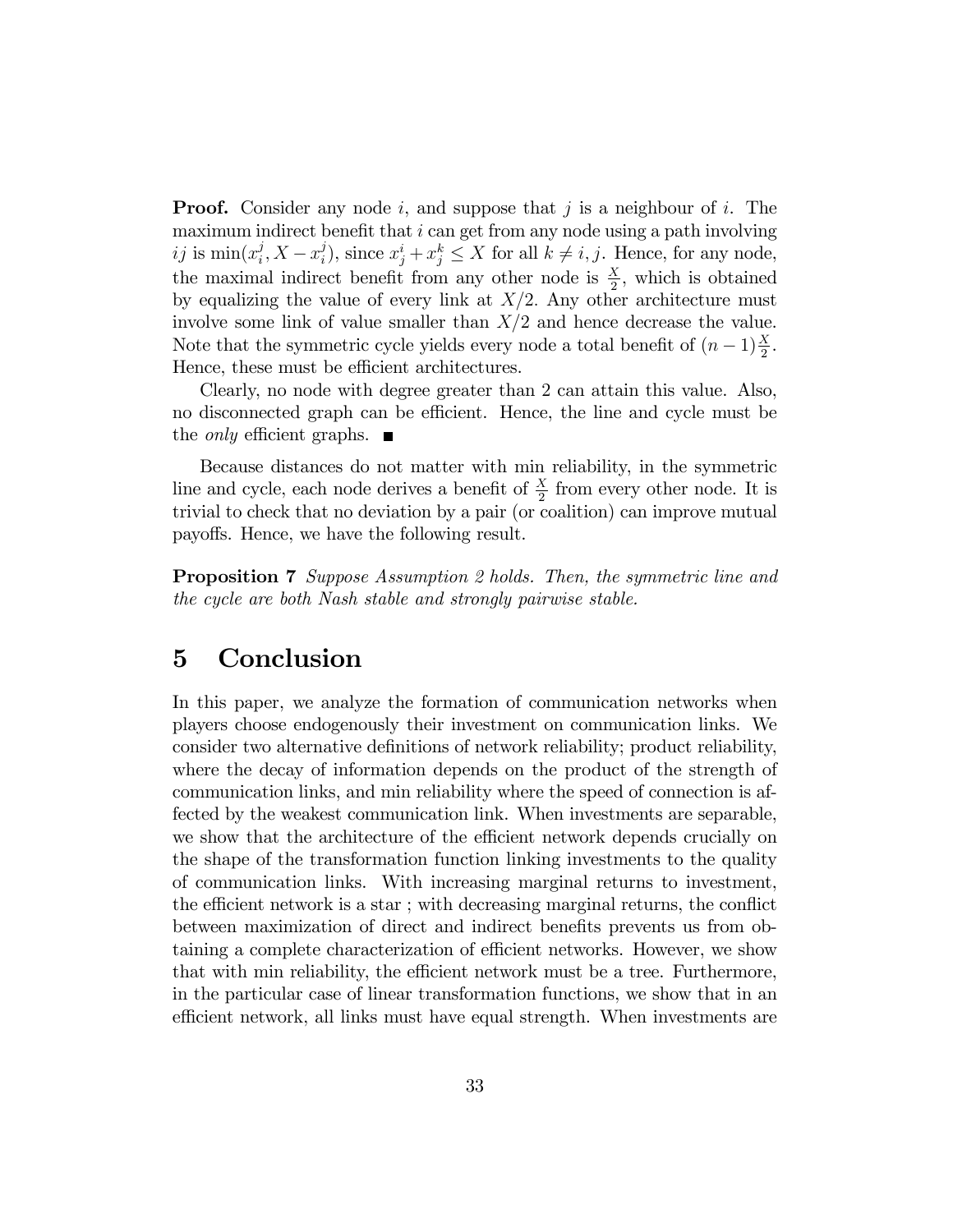perfect complements, the results change drastically: under product reliability, the efficient network must contain a cycle, and is in fact a circle for small societies. With min reliability, the efficient network is either a circle or a line.

As in classical models of network formation, because of widespread externalities, efficient networks may not be supported by private investment deci-sions. We provide examples to show that the star may not be stable when the transformation functions is strictly convex. We also note that with perfect substitutes and perfect complements (when the efficient network displays a very symmetric structure), the efficient network can indeed be supported by private investments when the society is large.

In our view, this paper provides a first step in the study of networks where agents endogenously choose the quality of the links they form. An ambitious objective would be to revisit the recent literature on strategic network formation assuming that networks are represented by weighted graphs, but the complexity of the analysis in the simple case of communication networks indicates that a general study of weighted networks may be intractable. Instead, we would like to suggest three possible directions fo further research. First, we would like to extend the analysis to situations where agents face investment costs, rather than opportunity costs due to a fixed budget. Second, we plan to analyze network formation for other specifications of indirect benefits, assuming for example that information decays completely for paths of length greater than two. Finally, we need to understand better the relation between investments and network structures, and wish to study in more detail the pattern of link investments for Öxed network architectures, and the comparative statics of investments with respect to changes in the network structure.

## 6 References

BALA, V. AND S. GOYAL (2000a) "A noncooperative model of network formation," Econometrica 68, 1181-1229.

BALA, V. AND S. GOYAL (2000b) "A strategic analysis of network reliability," Review of Economic Design 5, 205-228.

BLOCH, F. AND M. O. JACKSON (2004) "The formation of networks with transfers among players", mimeo, GREQAM and Cal Tech.

BOORMAN, S. (1975) " A Combinatorial Optimisation Model for Transmis-